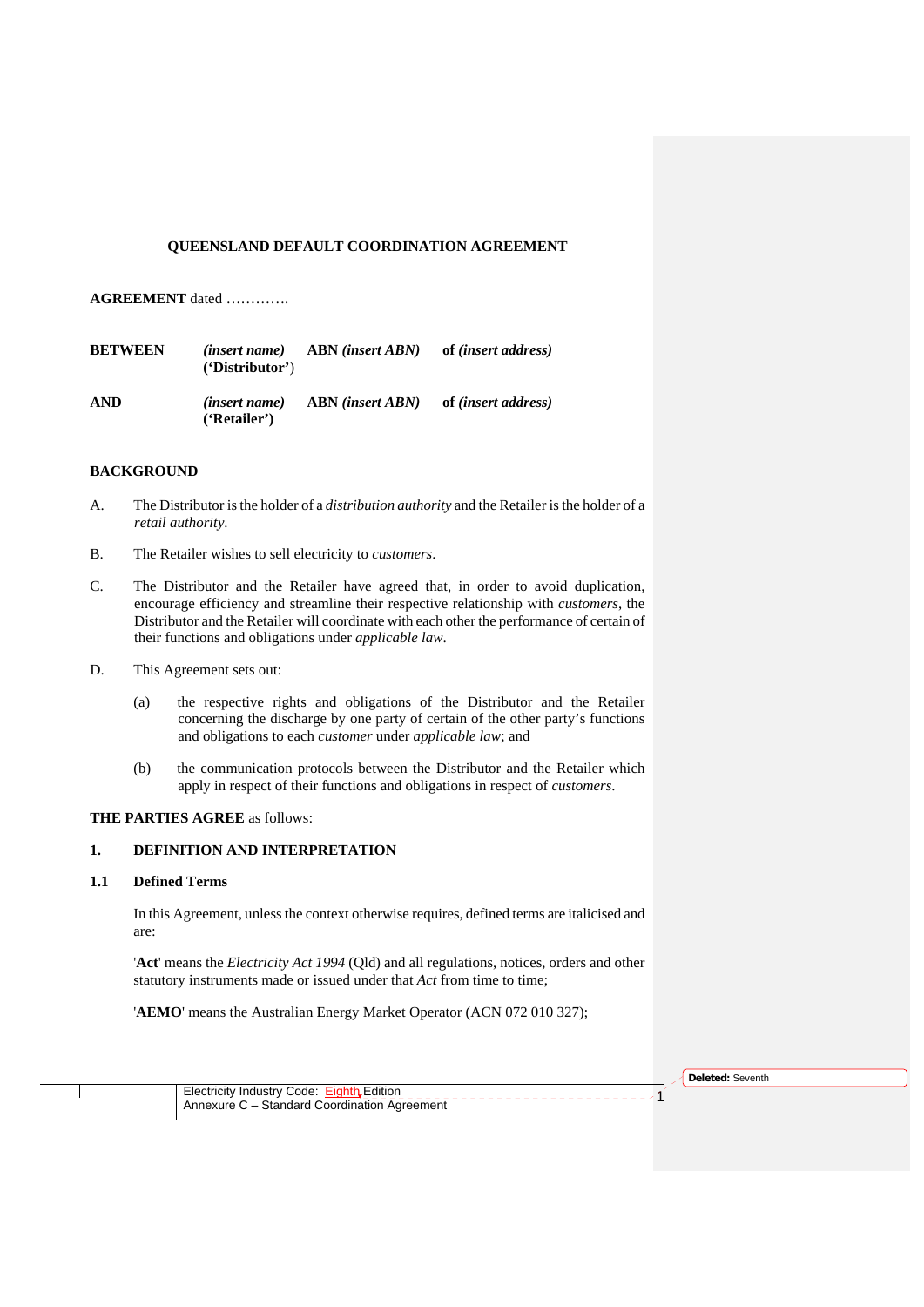'**applicable law**' means the *National Electricity Rules*, the *Act*, the *Electricity Regulation 2006* (Qld), the *Electrical Safety Act 2002* (Qld), the *Electrical Safety Regulation 2002* (Qld), the *Electricity Industry Code* and any other legislation, industry codes, authorities, or regulations with which the Distributor or the Retailer must comply in relation to:

- (a) the *customer's connection* to the *supply network*;
- (b) the maintenance of that *connection*;
- (c) the supply of electricity to a *customer* via a *connection point*; or
- (d) the sale of electricity by the Retailer to that *customer*;

'**B2B Procedures**' means the procedures under the *National Electricity Rules* or as otherwise agreed between the parties, prescribing the content of, the processes for, and the information to be provided to support communications between the Distributor and the Retailer relating to a *customer* or supply of electricity to a *customer*;

'**bank bill rate**' in respect of any day means:

- (a) the Bank Bill Swap Reference Rate for 30 days on that day (or if not a *business day*, then the previous *business day*) published in the *Australian Financial Review*;
- (b) if the Bank Bill Swap Reference Rate referred to in paragraph (a) is not available, the rate percent per annum agreed by the parties in good faith to be the appropriate rate having regard to comparable indices then available in the then current bill market, and in default of agreement within 14 days, the rate determined in accordance with the procedure in clause 17;

'**billing period**' means a calendar month or as otherwise agreed by the parties;

'**business day**' means a day other than a Saturday or a Sunday or a Queensland wide public holiday (as appointed under the *Holidays Act 1983* (Qld));

'**CATS**' means Consumer Administration and Transfer Solution operated by *AEMO* and forming part of *MSATS*;

'**Claim**' means a claim, action, proceeding, loss, liability, cost or expense whether arising in contract, tort (including negligence), equity or otherwise in respect of an event occurring after the date of this Agreement;

'**commencement date**' means the date of this Agreement;

'**Confidential Information**' has the meaning given in clause 22.1;

'**connection point**' has the same meaning as in the *Act*;

'**connection contract**' has the same meaning as in the *Act*;

'**customer**' means a customer as defined in the *Act* and to whom this Agreement applies under clause 6;

**Deleted:** Seventh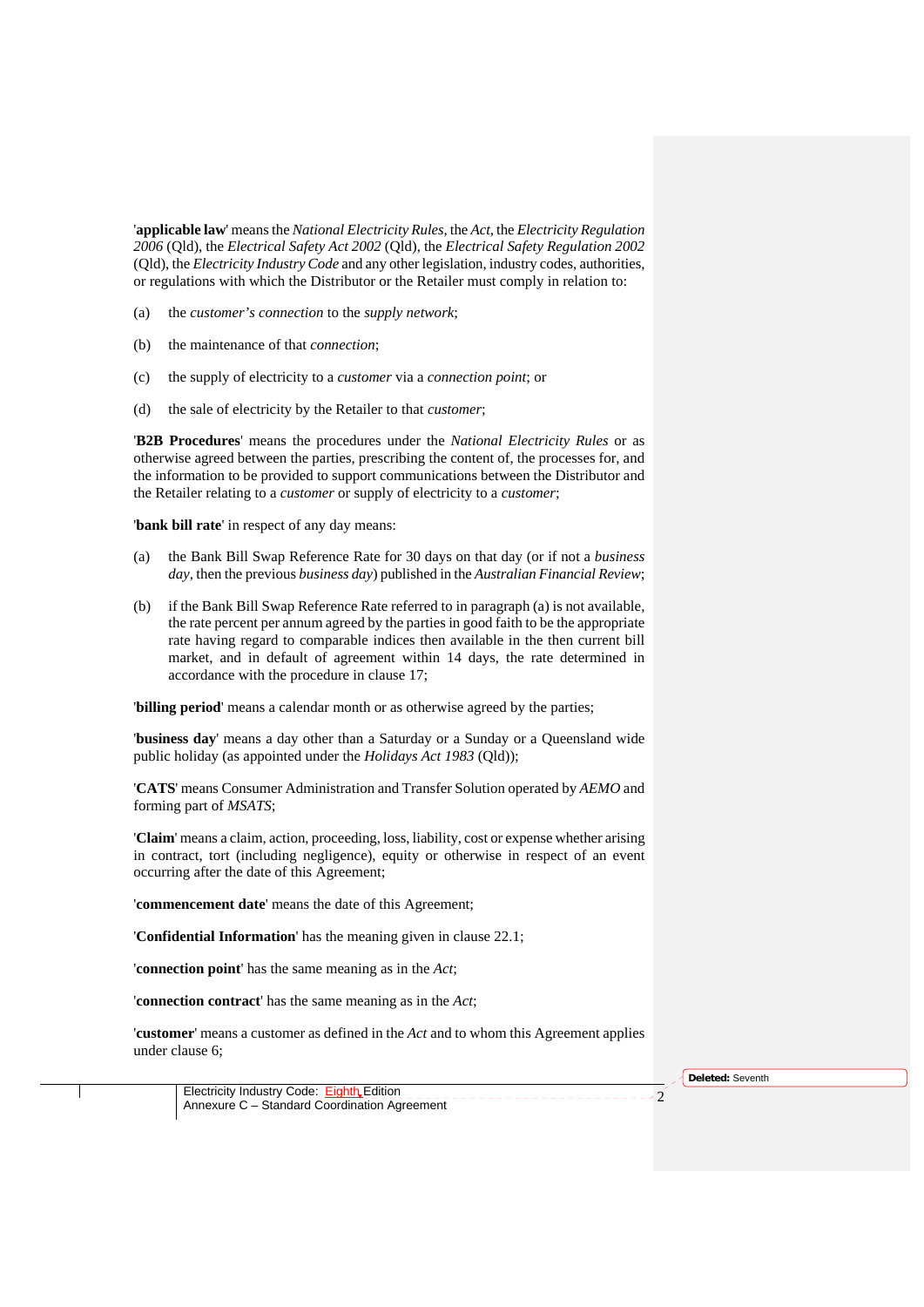'**customer connection services**' has the same meaning as in the *Act*;

'**default rate**' means, at any time, the *bank bill rate* plus 2 per cent per annum;

'**dispose**' means assign, transfer, lease, sub-lease, licence or otherwise dispose of any legal or equitable estate (either in whole or in part) whether by sale, lease, licence, declaration or creation of trust or otherwise;

'**distribution authority**' means the distribution authority issued to the Distributor under the *Act*;

'**distributor charges**' means the *GST* inclusive charges:

- (a) set out in the *price list* from time to time; or
- (b) that a Distributor may otherwise recover under *applicable law* or the relevant *connection contract*, in relation to a *customer* for the provision of *customer connection services*,

but excludes any amount payable by that *customer* to the Distributor on account of *augmentations* or *extensions*;

'**Economic Regulator**' means the Queensland Competition Authority established under the *Queensland Competition Authority Act 1997* (Qld) or the person or persons which succeed that authority in regulating *distributor charges*;

'**Electricity Industry Code**' means the Electricity Industry Code made under the *Act*;

'**emergency**' means an emergency due to the actual or imminent occurrence of an event which in any way endangers or threatens to endanger the safety or health of any person, or normal operation of the supply network or transmission grid, in the state of Queensland or which destroys or damages, or threatens to destroy or damage, any property in the state of Queensland;

'**force majeure event**' means, with respect to any party, any event or circumstances which are not within the reasonable control of that party;

'**GST**' has the meaning it has in the *A New Tax System (Goods and Services Tax) Act 1999 (Cwlth)*;

'**GST law**' has the meaning it has in the *A New Tax System (Goods and Services Tax) Act 1999 (Cwlth)*;

'**Guaranteed Service Levels**' or '**GSLs**' has the same meaning given to the term guaranteed service level in the *Electricity Industry Code*;

'**Independent Expert**' shall have the meaning in clause 17.4(a);

'**MSATS**' means the Market Settlements and Transfer Solution system operated by *AEMO*;

**Deleted:** Seventh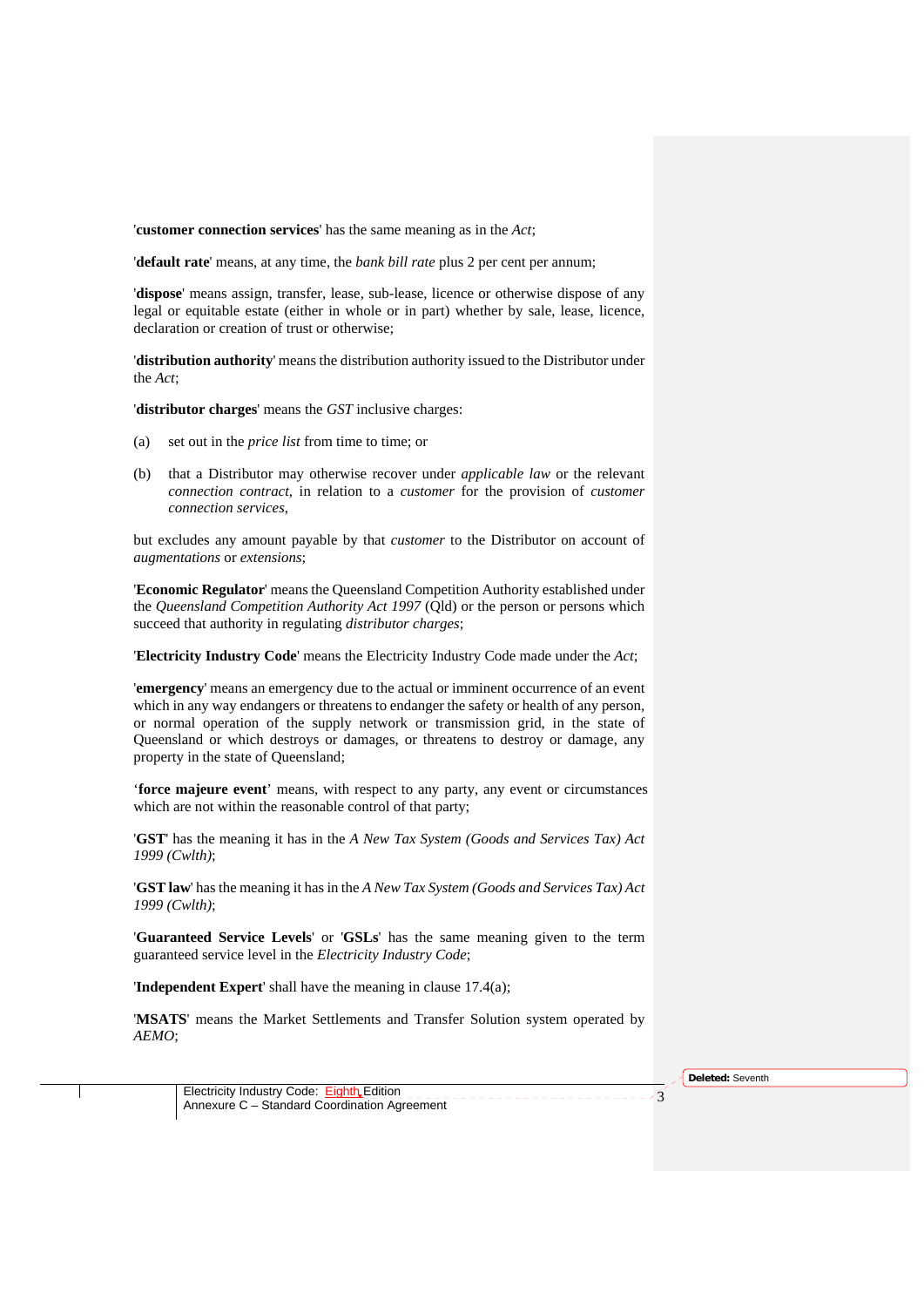'**NEM Representative**' means a related body corporate of the Retailer which is registered as a *market customer* with *AEMO* and which, directly or indirectly, on-sells electricity to the Retailer for sale to *customers*, as notified by the Retailer to the Distributor from time to time under clause 5.5.

'**NMI**' means National Metering Identifier assigned to a metering installation at a *customer*'s *premises*;

'**National Electricity Law**' has the meaning given under the *Electricity National Scheme (Queensland) Act 1997* (Qld);

'**National Electricity Rules**' means the rules made under the *National Electricity Law* applied as a law of Queensland;

**'Operational Procedures'** means the document as published from time to time by the Distributor detailing the operational parameters for processes and interactions which are to be adopted by the Distributor and the Retailer to give effect to the parties' obligations under the Agreement, *B2B Procedures* and *applicable law*.

'**premises**' means the address at which *customer connection services* are provided to a *customer*;

'**price list**' means the list approved by the *Economic Regulator* and published by the Distributor from time to time setting out the *distributor charges* and the relevant conditions attaching to the *distributor charges* applying from time to time;

'**Regulator**' has the same meaning as in the *Act*;

'**related body corporate**' has the same meaning as in the *Corporations Act 2001*  (Cwlth).

'**retail authority**' means the retail authority issued to the Retailer under the *Act*;

'**retail contract**' has the same meaning as in the *Act*;

'**Service Order Request**' means the Retailer's service request raised in accordance with:

- (a) the "B2B Procedures (Service Order Process)" as applicable to Queensland, or
- (b) an agreement between the parties in accordance with clause 7.2A.4(k) of the *National Electricity Rules*;

'**standard connection contract**' has the same meaning as in the *Act*;

'**statement of charges**' means a statement (which may be electronic) prepared by the Distributor for the Retailer under clause 7.1;

'**supply network**' means the *distribution network* operated by the Distributor under its *distribution authority*;

'**Tax Invoice**' has the meaning given in section 195-1 of the *A New Tax System (Goods and Services Tax) Act 1999 (Cwlth)*;

**Deleted:** Seventh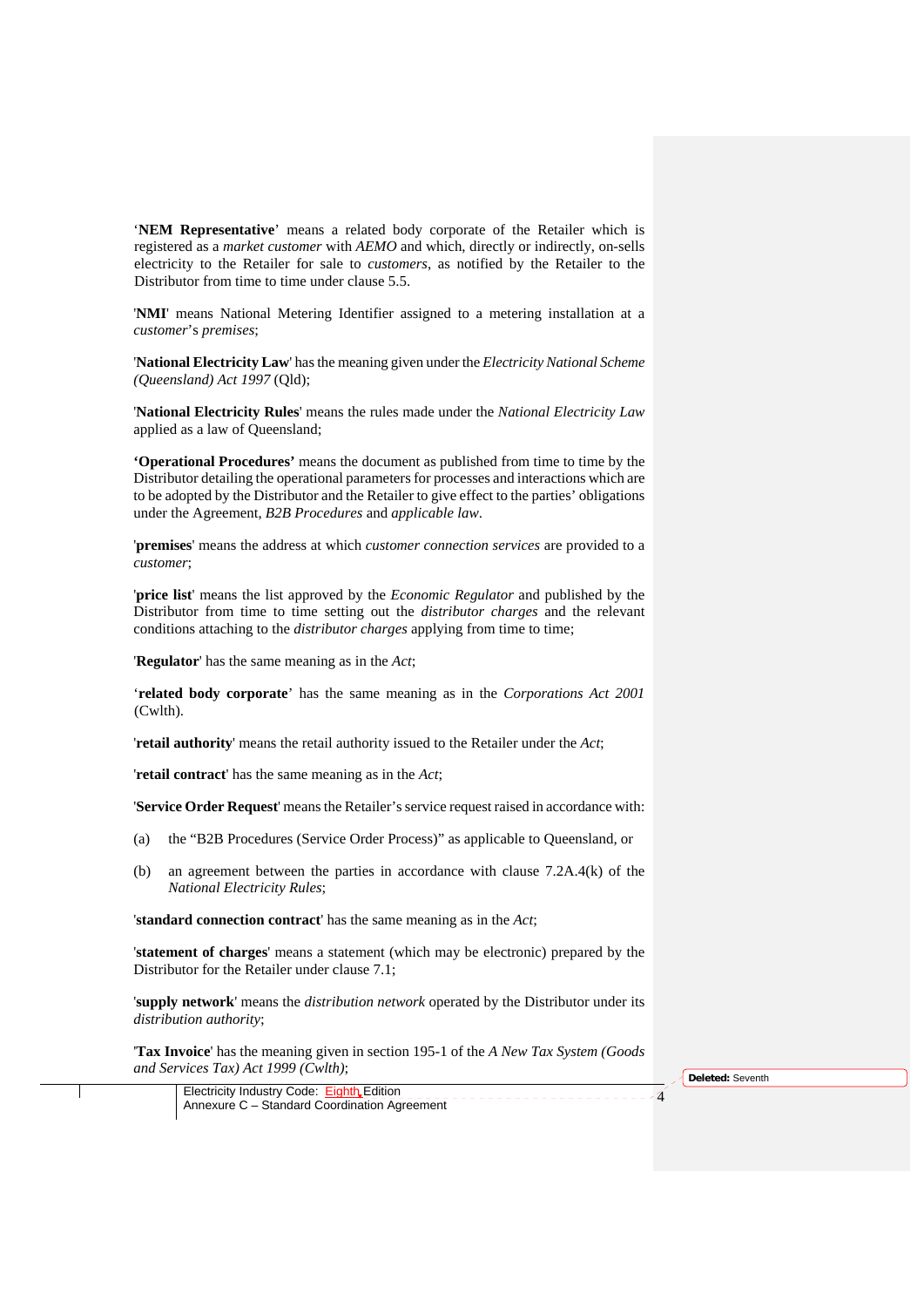'**Taxable Supply**' has the meaning given in section 195-1 of the *A New Tax System (Goods and Services Tax) Act 1999 (Cwlth)*.

# **1.2 National Electricity Rules Definitions**

In this Agreement, unless the context otherwise requires words appearing in italics (but not including words appearing in italics as Act titles) and not defined in clause 1.1 of this Agreement have the meaning given to them in the *National Electricity Rules*.

#### **1.3 Interpretation**

In this Agreement, unless the context otherwise requires:

- (a) a reference to any *applicable law* includes any consolidations, modifications (statutory or otherwise) or re-enactment of, or any regulatory provision substituted for, that *applicable law*;
- (b) a reference to any party to this Agreement includes that party's successors and permitted assignees;
- (c) words indicating the singular include the plural and vice versa and words importing one gender include all other genders;
- (d) other grammatical forms of words or phrase defined in this Agreement will have a corresponding meaning;
- (e) headings are for convenience only and do not affect the interpretation of this Agreement;
- (f) a reference to a person includes a firm, body corporate, unincorporated association or authority whether or not it comprises a separate legal entity;
- (g) a reference to a clause is a reference to a clause of this Agreement;
- (h) a reference to an agreement or document (including a reference to this Agreement) is to the agreement or document as amended, supplemented, novated or replaced, except to the extent prohibited by this Agreement or that other agreement or document, and includes the recitals and schedules and annexures to that agreement or document;
- (i) a reference to writing includes any method of representing or reproducing words, figures, drawings or symbols in a visible and tangible form but excludes a communication by electronic mail;
- (j) a reference to a party to this Agreement or another agreement or document includes the party's successors, permitted substitutes and permitted assigns (and, where applicable, the party's legal personal representatives);
- (k) a reference to legislation or to a provision of legislation includes a modification or re-enactment of it, a legislative provision substituted for it and a regulation or statutory instrument issued under it;

**Deleted:** Seventh

Electricity Industry Code: Eighth Edition Annexure C – Standard Coordination Agreement <sup>5</sup> **Deleted:** '**undertaking**' shall have the meaning in clause 12.2.¶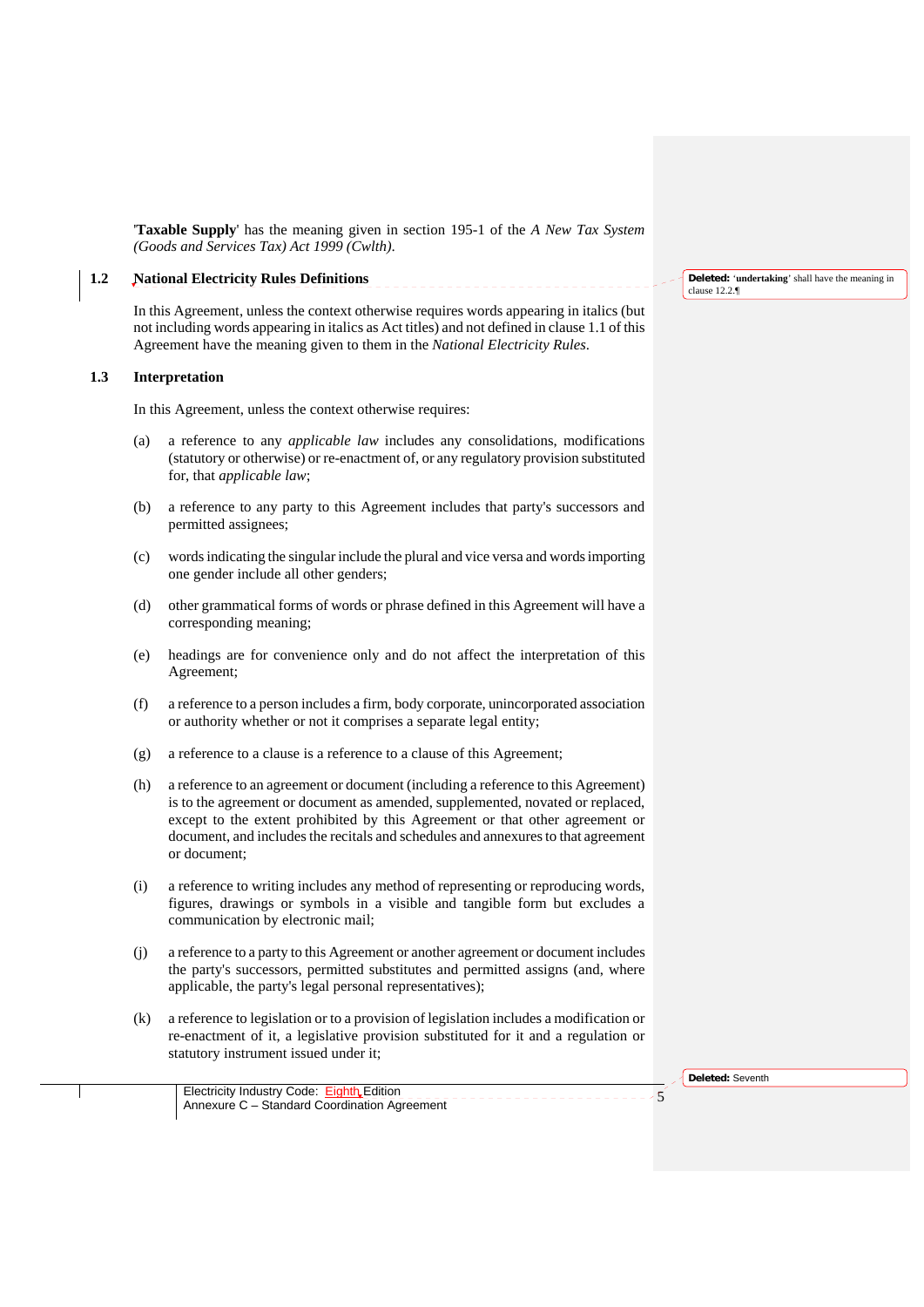- (l) a reference to conduct includes an omission, statement or undertaking, whether or not in writing;
- (m) a reference to an *agreement* includes any undertaking, deed, agreement and legally enforceable arrangement, whether or not in writing, and a reference to a *document* includes an agreement (as so defined) in writing and any certificate, notice, instrument and document of any kind;
- (n) a reference to *dollars* and *\$* is to Australian currency;
- (o) mentioning anything after *includes*, *including*, *for example*, or similar expressions, does not limit what else might be included;
- (p) nothing in this Agreement is to be interpreted against a party solely on the ground that the party put forward this Agreement or a relevant part of it; and
- (q) a reference to time is a reference to Queensland time.

# **1.4 Consents or approval**

If the doing of any act, matter or thing under this Agreement is dependent on the consent or approval of a party or is within the discretion of a party, the consent or approval may be given or the discretion may be exercised conditionally or unconditionally or withheld by the party in its absolute discretion.

#### **1.5 Inconsistency with applicable law**

In the event of any inconsistency between the provisions of this Agreement and the provisions of any *applicable law*, the provisions of that *applicable law* will prevail to the extent of that inconsistency.

# **2. CONSIDERATION AND TERM**

#### **2.1 Consideration**

In consideration of each party agreeing to assist in discharging certain of the other party's functions and obligations to the *customer* under *applicable law* and to be bound by the limits on liability contained in this Agreement the parties agree to mutually perform the obligations set out in this Agreement.

# **2.2 Term**

This Agreement will commence on the *commencement date* and will continue until terminated in accordance with clause 13.

#### **3. OBLIGATIONS CONCERNING SERVICE ORDER REQUESTS**

#### **3.1 Parties to Comply**

The parties must comply with any obligations under *applicable law* and the *B2B Procedures* related to the initiation and completion of *Service Order Requests*.

**Deleted:** Seventh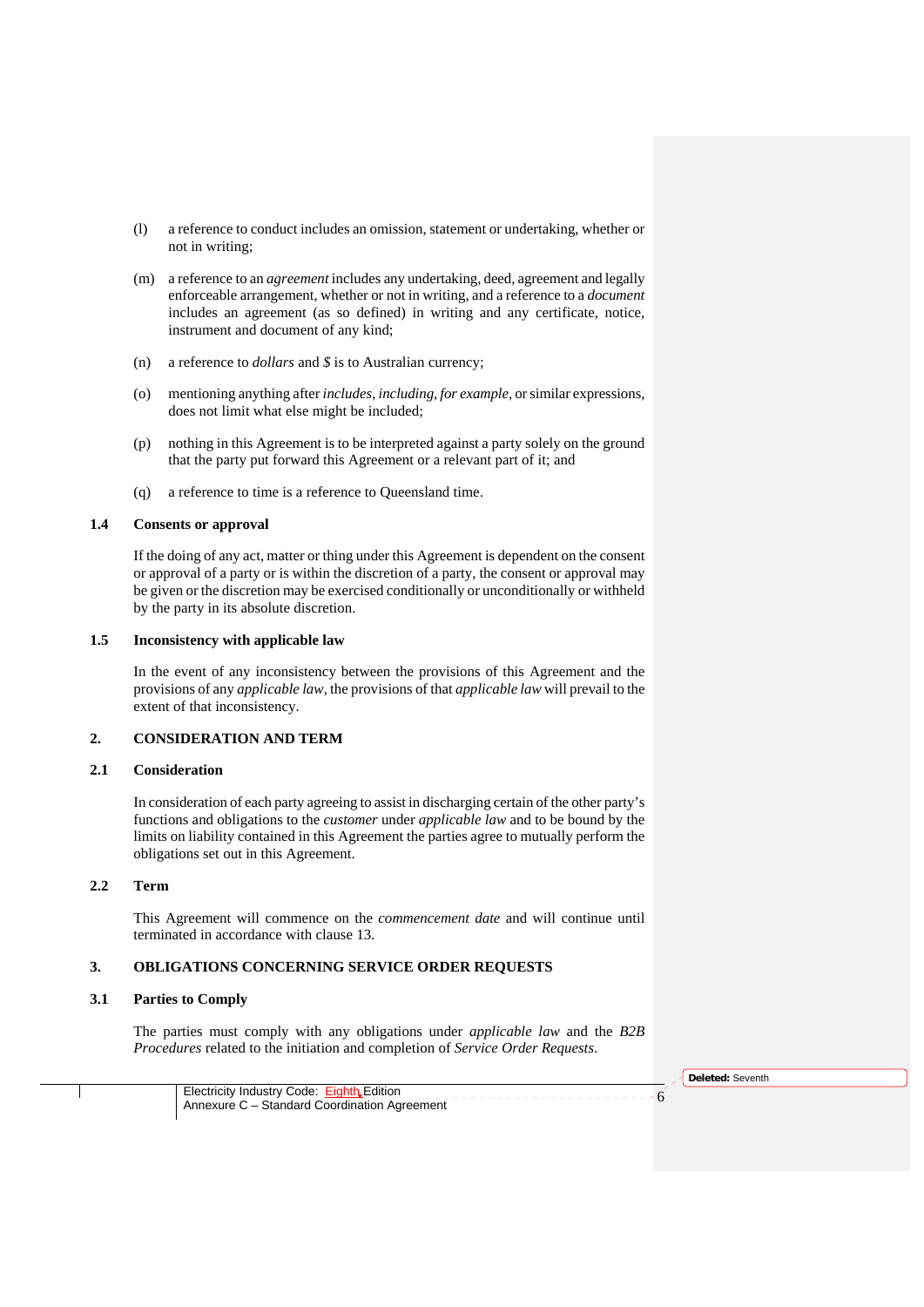# **3.2 Inaccuracies**

The Retailer will use reasonable endeavours to ensure that accurate information is provided by the Retailer to the Distributor for the purposes of the Distributor carrying out a *Service Order Request*.

#### **3.3 Refusal to Sell or Connect**

Neither party will be liable to the other as a consequence of refusing to sell electricity to a *customer* or *connect* or reconnect a *customer's connection point* to the *supply network* if the preconditions it is entitled to impose under *applicable law,* the *customer's connection contract* or the *customer's retail contract*, have been communicated to the other party or the *customer* and those preconditions have not been satisfied.

#### **3.4 Attempt to Carry Out a Service Order Request**

If the Distributor attempts to carry out a *Service Order Request* as requested by the Retailer, but through any act or omission of the *customer* is unable to complete the *Service Order Request*, the Distributor will still be entitled to charge the fee associated with the *Service Order Request*.

# **4. PROVISION OF INFORMATION TO CUSTOMERS**

If the Distributor or Retailer receives a request from a *customer* for documentation or information required to be provided by the other party under any *applicable law*, the party receiving the request must promptly:

- (a) refer the *customer* to the other party; or
- (b) notify the other party of the *customer's* request.

# **5. COMMUNICATIONS REGARDING CUSTOMERS AND SYSTEMS DATA**

#### **5.1 Answering Fault Calls**

- (a) Subject to clauses 5.1(c), (e) and (f), if a *customer* contacts the Retailer by telephone about a fault or an unplanned interruption in the Distributor's *supply network*, the Retailer must:
	- (i) transfer the *customer* to the Distributor's fault telephone number if communication systems are technically capable of identifying the area from which the telephone call was made by the *customer* upon transfer of the call; or
	- (ii) if 5.1(a)(i) does not apply, refer the *customer* to the Distributor's fault telephone number.
- (b) The Retailer must not handle, deal with or advise on a *customer's* enquiry regarding a fault other than to the extent that it is permitted to provide information to the *customer* in the circumstances described in clause 5.1(c).

**Deleted:** Seventh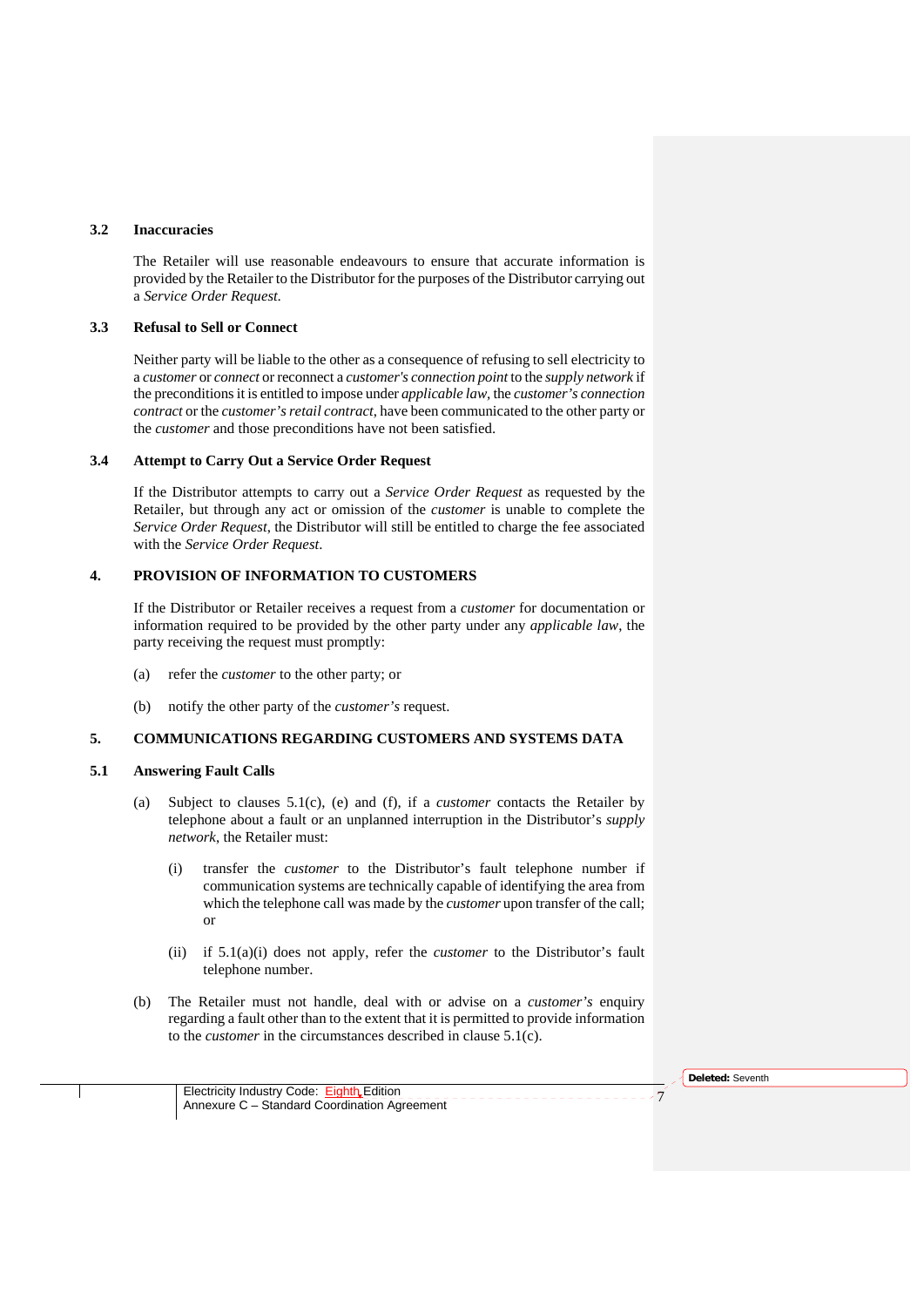#### (c) If the Retailer:

- (i) is informed by the *customer* that the *customer* has been unable to contact the Distributor through the Distributor's fault telephone number; or
- (ii) believes on reasonable grounds that the Distributor's fault telephone number is not properly functioning,

then the Retailer may provide the *customer* with the information regarding the fault that has been made available to the Retailer by the Distributor in accordance with clause 5.2. The Retailer must not provide any other information regarding the fault to the *customer*.

In circumstances where the Retailer provides information to the *customer* in accordance with clause 5.1(c), the Retailer must request the customer to contact the Distributor regarding the fault or unplanned interruption, to facilitate its timely resolution.

- (d) The Distributor will provide to the Retailer a contact telephone number which the Retailer must publish on its *customers'* accounts as the fault telephone number.
- (e) The Distributor will provide to the Retailer a contact telephone number for *emergencies* which the Retailer must publish on its *customers'* accounts as the emergency number. If the fault identified by the *customer* relates to an *emergency*, the Retailer must transfer the *customer* to the telephone number provided by the Distributor to the Retailer for *emergencies*.
- (f) Nothing contained in this clause affects the particular arrangements between the Distributor, the Retailer and any *customer* regarding notification of and dealing with faults and interruptions and in particular, the Retailer must not submit a Service Order Request in relation to faults and *emergencies*.

#### **5.2 Information Concerning Faults and Unplanned Interruptions**

- (a) The Distributor must make available to the Retailer information regarding faults or unplanned interruptions which the Distributor is required to provide to a *customer* under the *standard connection contract* within the same time period as the information is required to be provided by the Distributor to the *customer* under *standard connection contract*.
- (b) Any information described in clause 5.2(a) is not required to distinguish between faults affecting a *customer* and faults affecting customers of other retailers.

# **5.3 Information for Planned Interruptions**

- (a) The notification which the Distributor sends out to *customers* notifying them of any planned interruptions must bear the Distributor's contact details and should state that any enquiries regarding planned interruptions should be directed to the Distributor.
- Electricity Industry Code: Eighth Edition Annexure C Standard Coordination Agreement <sup>8</sup> (b) The Distributor must make available to the Retailer information which the Distributor is required to provide to the *customer* under *applicable law* in respect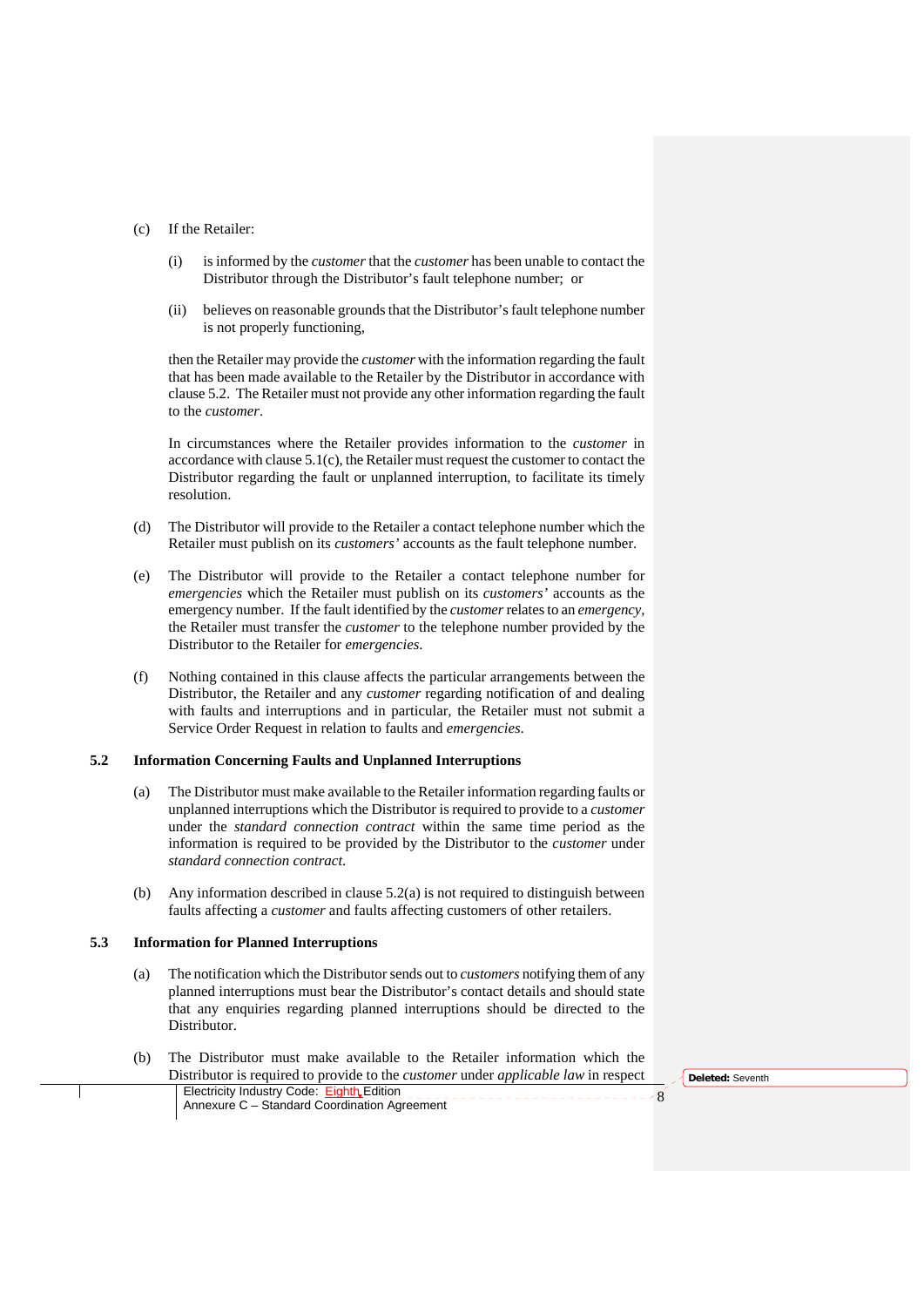of planned interruptions within the same time period as the information is to be provided by the Distributor to the *customer* under *applicable law*.

- (c) If a *customer* contacts the Retailer about a planned interruption requested or proposed by a Distributor, the Retailer must:
	- (i) subject to paragraph (ii), refer the *customer* to the Distributor; or
	- (ii) where the *customer* informs the Retailer that it declines to contact or (where appropriate) be transferred to the Distributor, deal with the *customer* itself.
- (d) Any information made available to the Retailer in accordance with clause 5.3(b) in respect of planned interruptions:
	- (i) must include information regarding the area in which the planned interruption is to occur; and
	- (ii) is not required to distinguish between planned interruptions affecting a *customer* and planned interruptions affecting customers of other retailers.

# **5.4 Other information**

- (a) If a *customer* contacts the Retailer about an issue relating to the *supply network* or the *customer connection services*, the Retailer must refer the *customer* to the Distributor.
- (b) If a *customer* of the Retailer contacts the Distributor about an issue relating to the sale of electricity, the Distributor must refer the *customer* to the Retailer.

# **5.5 NEM Representative**

If the Retailer is not a *market customer*, it must notify the Distributor of its *NEM Representative*. The Retailer must notify the Distributor of any change in the identity of its *NEM Representative* as soon as practicable after the change.

# **6. ADDITIONS AND DELETIONS OF CUSTOMERS**

# **6.1 Commence to apply**

This Agreement will commence to apply in relation to a *customer* for a *connection point* as follows:

- (a) where that *customer* does not have a *retail contract* with the Retailer as at the *commencement date*, on the earlier of:
	- (i) the date on which that *customer* makes an application or request to the Retailer for *connection*;
	- (ii) the commencement of that *customer's retail contract* with the Retailer for that *connection point*; and
	- (iii) the date on which the Distributor is notified through *CATS* that the Retailer is *financially responsible* for that customer's *connection point*;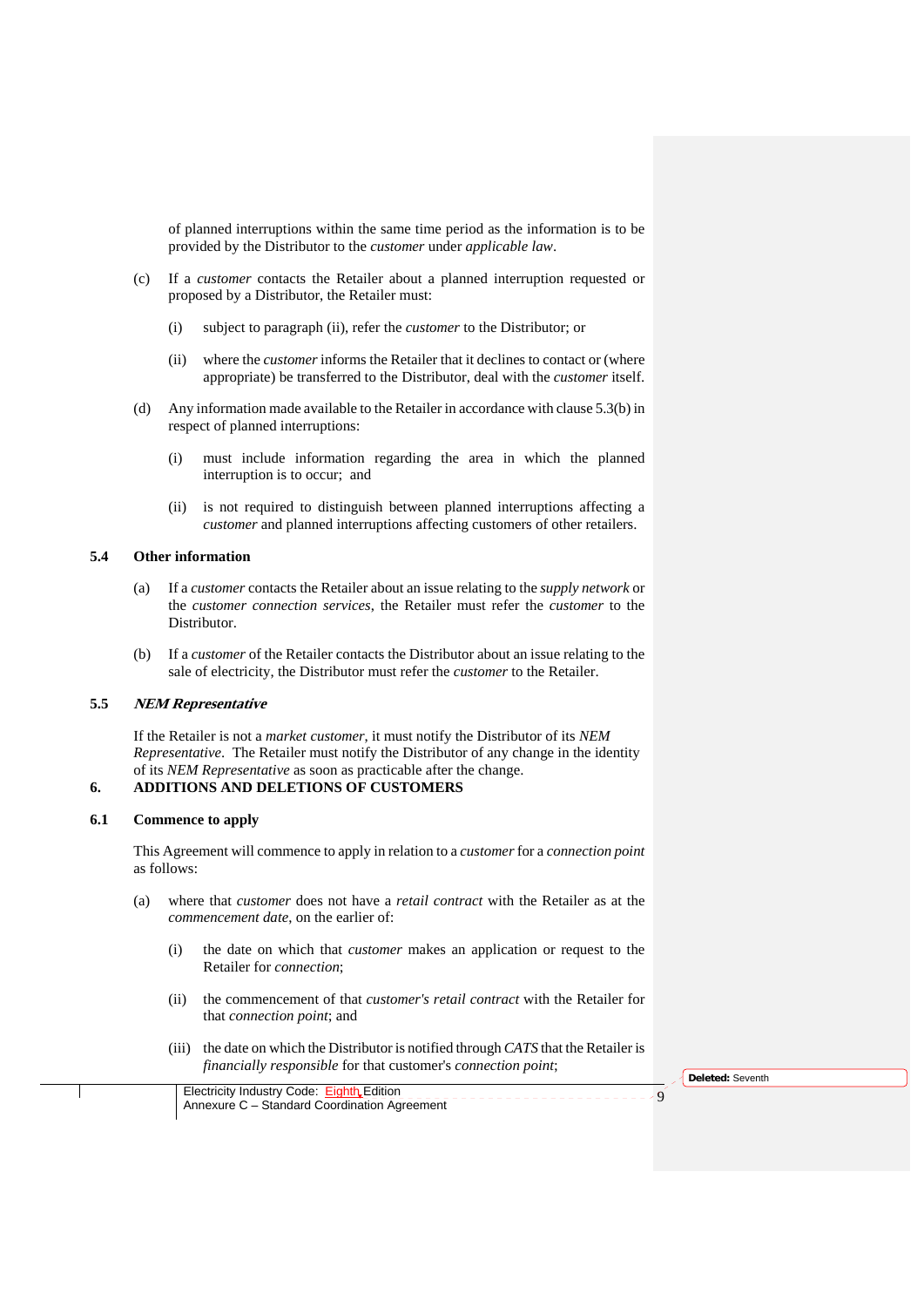(b) where that *customer* does have a *retail contract* with the Retailer as at the date of this Agreement, on the date of this Agreement.

# **6.2 Cease to apply**

This Agreement will cease to apply in relation to a particular *customer* for a *connection point* on the earlier of the date on which:

- (a) the *customer's retail contract* with the Retailer for that *connection point* ends and is not replaced with another *retail contract*;
- (b) the Distributor is notified through CATS that the Retailer or its *NEM Representative* ceases to be *financially responsible* for that *customer's connection point*; and
- (c) the *connection contract* between the Distributor and *customer* ends and is not replaced with another *connection contract*.

# **7. BILLING**

# **7.1 Billing notice**

Unless otherwise agreed between the parties, the Distributor shall issue to the Retailer a *statement of charges* by no later than the 10th *business day* of each *billing period* in respect of the previous *billing period*. The *statement of charges* will contain:

- (a) the *distributor charges* for the *customer connection services*:
	- (i) provided to the Retailer's *customers* under their *connection contracts* with the Distributor;
	- (ii) arranged as a consequence of the *customer* contacting the Retailer to request *customer connection services* from the Distributor and the Retailer notifying the Distributor of the *customer's* request; and
	- (iii) that the *customer* has requested and for which the *customer* has agreed, either impliedly by operation of law or explicitly, to pay;
- (b) any interest or other charges that the Distributor may recover from the Retailer under this Agreement or from the *customer* under *applicable law* or the relevant *connection contract*; and
- (c) the information required by *applicable law*, the *standard connection contract* and such other information agreed between the parties.

# **7.2 Metering data**

Where the *distributor charges* are to be determined by reference to *metering data* or other metering information, the Distributor shall use:

(a) *metering data* or other metering information; or

**Deleted:** Seventh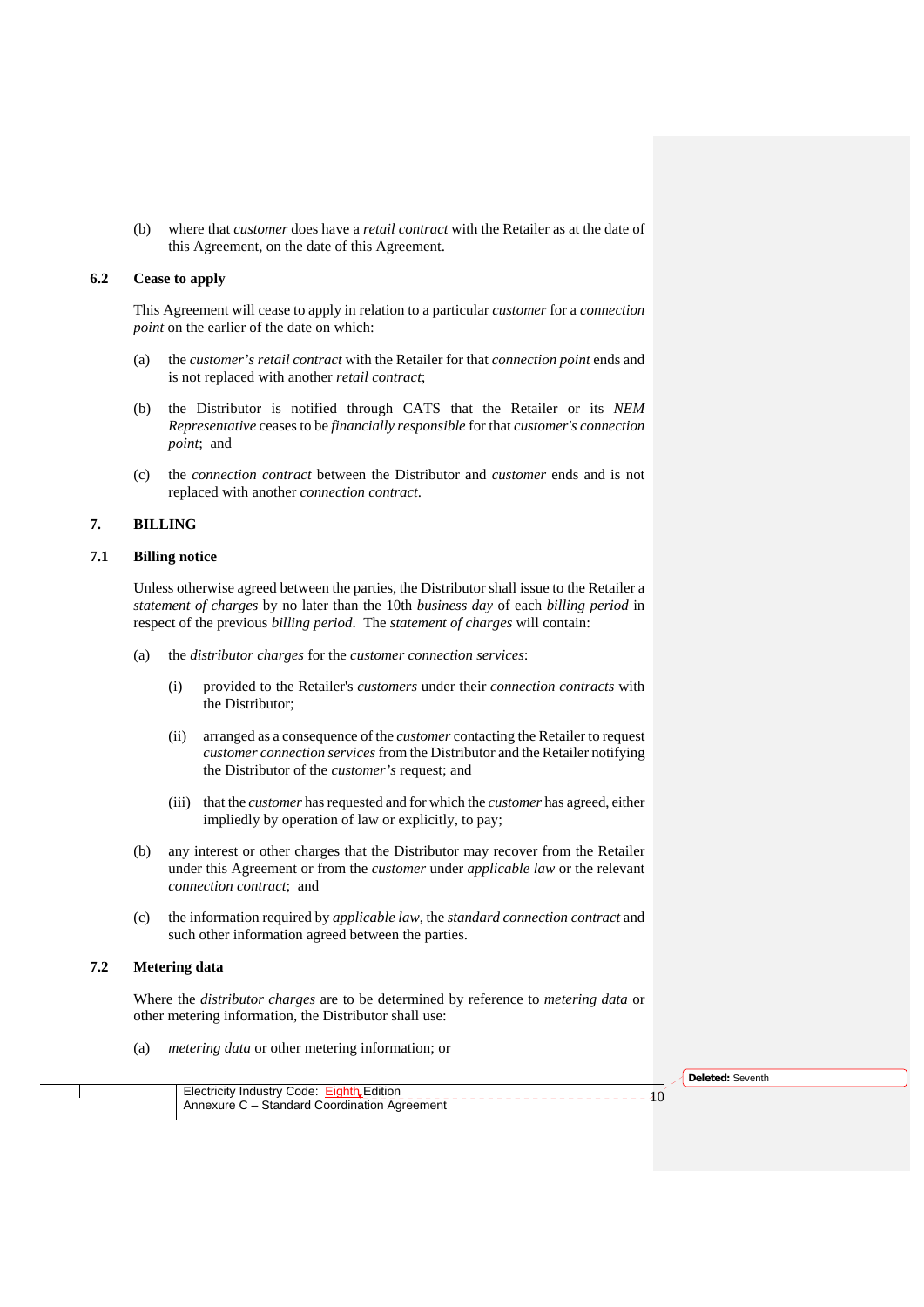(b) if *metering data* or other metering information is not available, an estimating system established in accordance with the *applicable law*,

in respect of each *customer's connection point* for the *billing period*.

#### **7.3 Contents of statement of charges**

Subject to the *applicable law* and the availability of data, a *statement of charges* issued by the Distributor to the Retailer shall be a single invoice for the *billing period* stating the amounts payable by the Retailer and may:

- (a) be in respect of all or some of the Retailer's *customers*;
- (b) be for one or more *customer connection services*;
- (c) include an amount based on any transmission connection or use of system charges incurred in accordance with *applicable law* and other amount charged to the *customer* by the Distributor in accordance with *applicable law* or the relevant *connection contract*;
- (d) be in respect of the whole or part of one or more *billing period*s depending upon when the *customer* first started to buy electricity from the Retailer; and
- (e) be in respect of a claim that has previously been made, to reflect revised information, substituted data, or other adjustments.

# **7.4 Applicable prices**

The Distributor must provide to the Retailer and publish in the public domain, its *price list* applying at the *commencement date* and thereafter whenever it is changed. The Distributor shall provide the Retailer with notice:

- (a) of any proposed structural changes to the *price list*, at the time an application for structural change is made to the *Economic Regulator*; and
- (b) of any other changes to the *price list*; which notice must be reasonable taking into account the nature and scope of those changes.

In any event, the Distributor shall provide the Retailer with notice no later than two days after approval of the changes by the *Economic Regulator*.

# **7.5 Network Tariff Codes**

The Retailer may apply to the Distributor for a change to the network tariff code assigned to a *NMI* for which the Retailer is *financially responsible*. If the Distributor, acting reasonably, agrees that the network tariff code proposed by the Retailer is applicable to the *NMI*, the Distributor will make the necessary change in accordance with *CATS* Procedures within *MSATS*. The Distributor will provide the Retailer with a reason for any rejection of an application to change the network tariff code applicable to a *NMI*.

**Deleted:** Seventh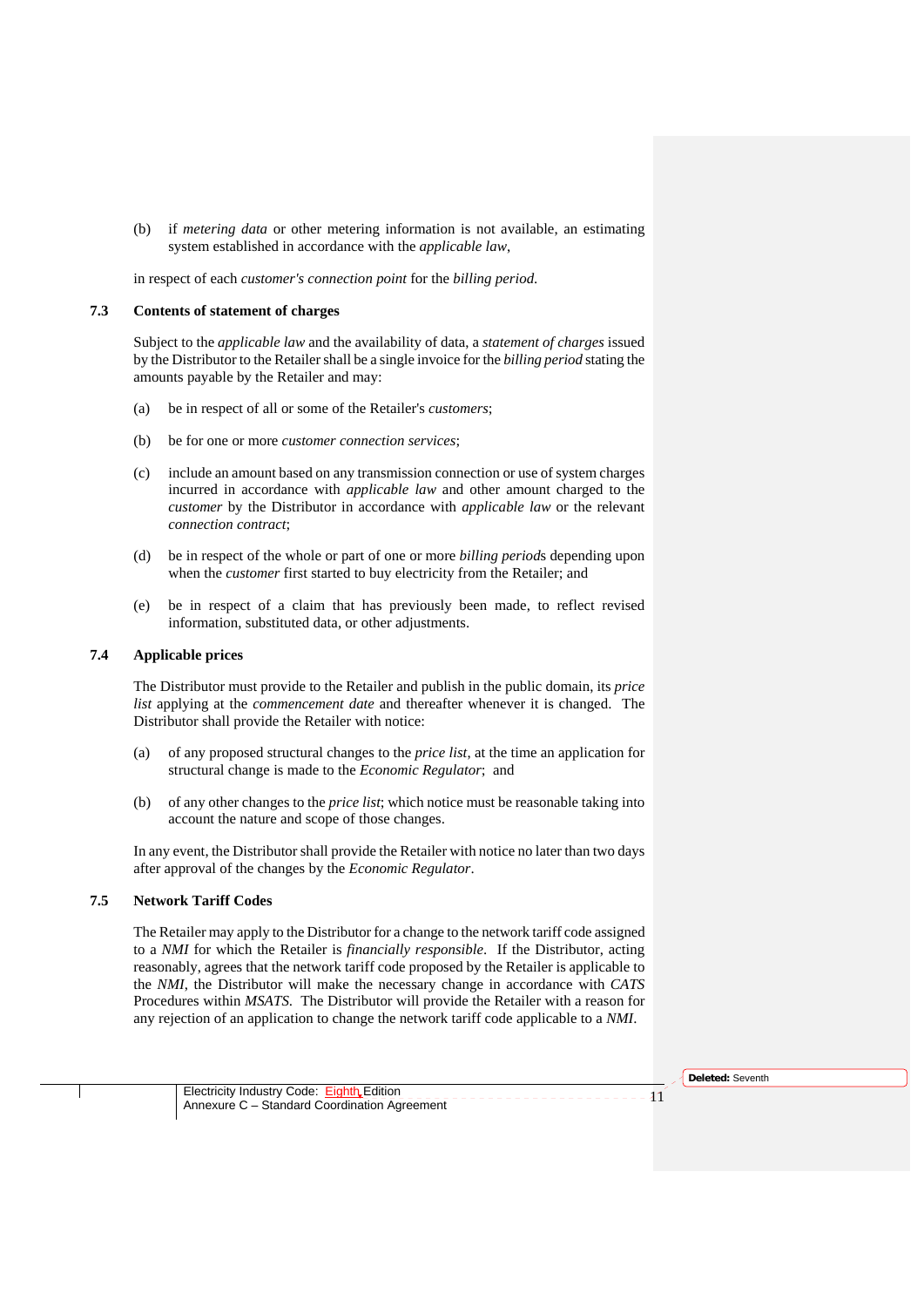Subject to clause 7.6, a Retailer may not make another request to change the network tariff code assigned to a *NMI* until a period of 12 months has elapsed from the previous request.

# **7.6 Information from customers**

- (a) A party must notify the other party as soon as possible if it:
	- (i) receives a request from a *customer* to transfer from one network or retail tariff code to another; or
	- (ii) is informed by a *customer* of a change in use of the *premises* or pattern of usage at the *premises*,

which may result in the *customer* no longer satisfying the conditions relating to the current network or retail tariff code applying to that *customer* or which may result in a change to any metering equipment installed at the *premises*.

(b) The Distributor must inform the Retailer within 5 business days of issuing or receiving such notice, of action taken in relation to the notice including whether or not it has transferred the customer's network tariff code to another network tariff code.

# **7.7 Provide all information**

The Distributor must provide to the Retailer all necessary billing information and data that the Retailer reasonably requests, to comply with its obligations under *applicable law*, relating to:

- (a) the issuing of bills;
- (b) the contents of bills;
- (c) the provision of billing data to *customers*.

# **7.8 Sufficient information**

Each *statement of charges* issued by the Distributor to the Retailer must contain sufficient information so as to enable the Retailer to either:

- (a) include that information in the Retailer's next bill to a particular *customer*; or
- (b) reconcile the *statement of charges* with the amounts included in a Retailer's bill to a particular *customer*.

# **8. PAYMENT**

# **8.1 Pay statement of charges**

Subject to clause 8.5, and unless otherwise agreed between the parties, the Retailer must pay the Distributor the amount set out in the Distributor's *statement of charges* by 5:00pm on the later of:

Electricity Industry Code: Eighth Edition<br>Annexure C – Standard Coordination Agreement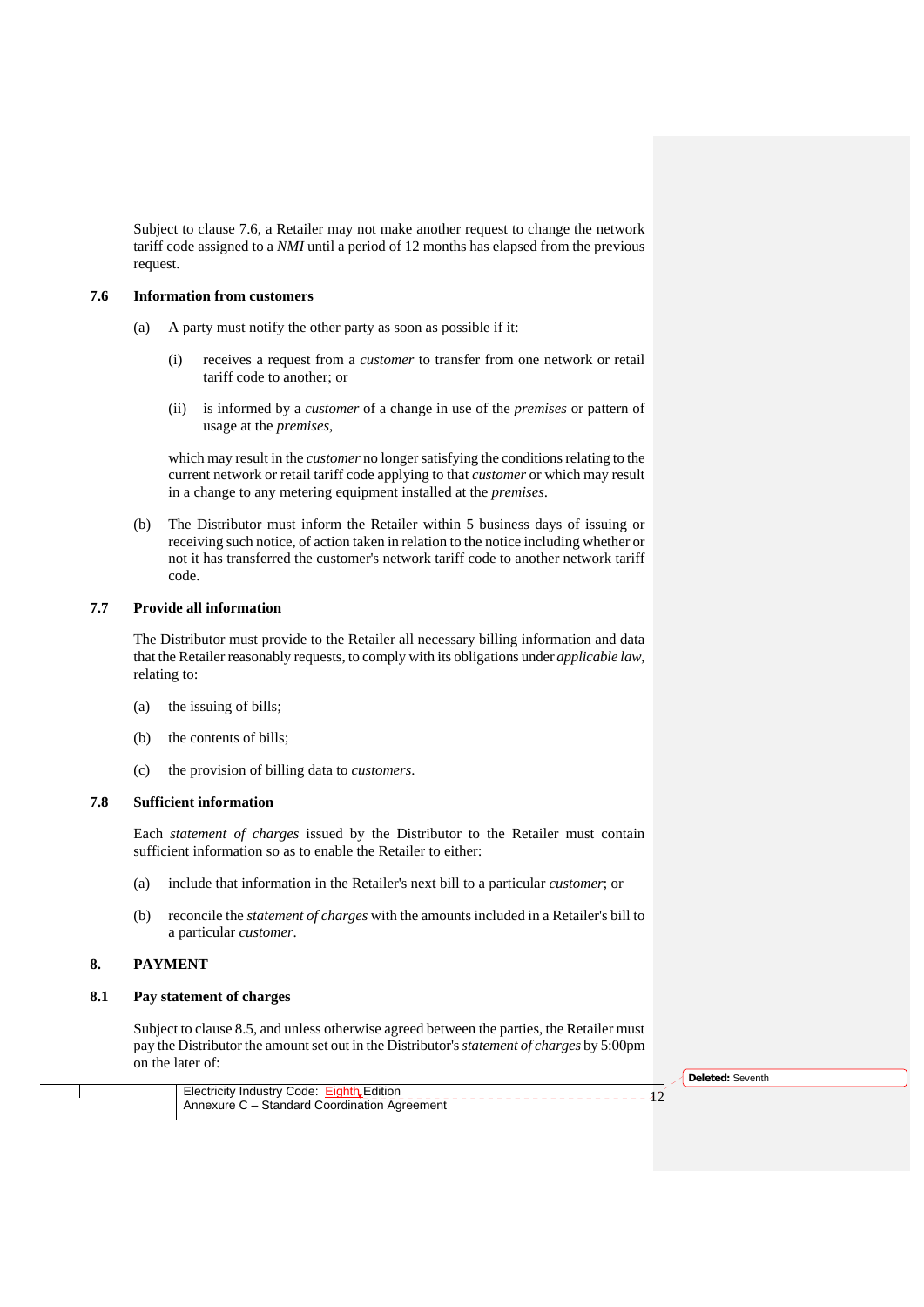- (a) the 10<sup>th</sup> *business day* after the receipt by the Retailer of a *statement of charges* issued under clause 7.1; or
- (b) subject to receipt of a *statement of charges* issued under clause 7.1, the 15th *business day* after the end of the *billing period* to which that *statement of charges* relates.

#### **8.2 No set-off**

Subject to clauses 8.5, 10.3, 10.4 and 10.5, the Retailer must make payments under this clause 8 without set-off or counterclaim. All payments due by the Retailer to the Distributor under this Agreement must be made in cleared funds to a bank account nominated in writing by the Distributor to the Retailer from time to time.

#### **8.3 Interest for late payment**

Subject to clause 8.5(f), if the Retailer fails to pay an amount owing under this Agreement when due, the Distributor may charge the Retailer interest on that amount. Interest will:

- (a) accrue daily at the *default rate* for each day from the day on which the amount became due and payable until it is paid;
- (b) be calculated on actual days elapsed and a 365 day year; and
- (c) be included on the next *statement of charges* from the Distributor to the Retailer and payable on the due date of that *statement of charges*.

# **8.4 Obligations unaffected**

The Retailer's obligation to pay an outstanding amount on the date it becomes due is not affected by clause 8.3.

#### **8.5 Billing disputes**

Unless protocols for the management of network billing disputes are otherwise provided for through a business to business network billing process specification agreed between the parties, the following shall apply:

- (a) If the Retailer disputes it obligations under this Agreement to pay all or part of a *statement of charges* (the '*disputed amount*') and intends to withhold all or some of the *disputed amount*, the Retailer must notify the Distributor before the due date for payment of a *statement of charges* under clause 8.1 that it disputes its obligation under this Agreement to pay the *disputed amount*.
- (b) If the Retailer notifies the Distributor of a *disputed amount* in accordance with clause 8.5(a):
	- (i) the Retailer is not required to pay the *disputed amount* by the date due for payment of that *statement of charges*; but

**Deleted:** Seventh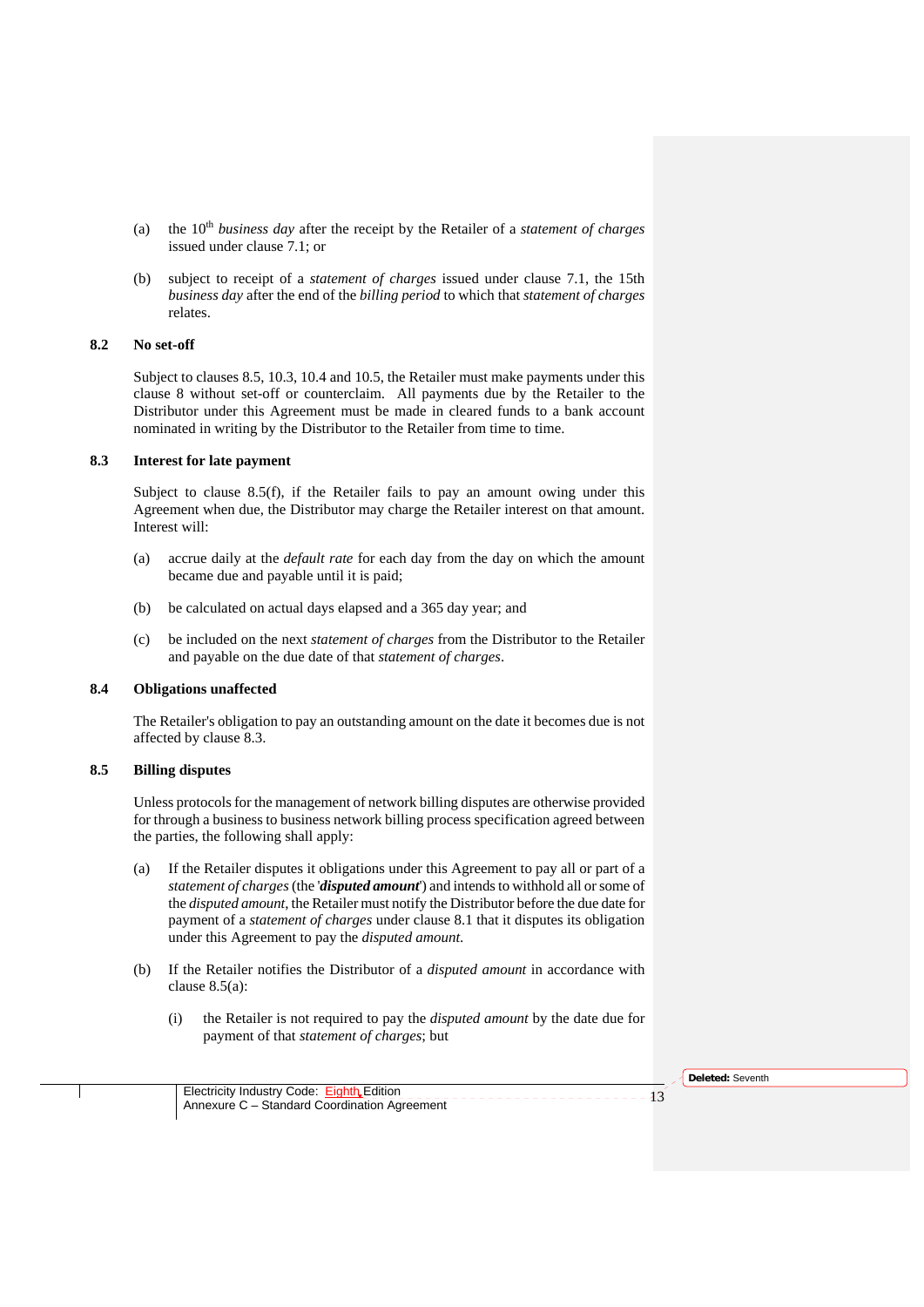- (ii) the Retailer, unless another reasonable amount is agreed by the parties, is required to pay the greater of:
	- (A) the balance of the amount due under that *statement of charges* (after deduction of the *disputed amount*); and
	- (B) the lesser of, 80% of the amount of the previous undisputed *statement of charges* from the Distributor, and the full amount of the *statement of charges*,

by the date due for payment of that *statement of charges*; and

- (iii) the parties will submit that dispute for resolution in accordance with clause 17.
- (c) The payment of all or part of an amount set out in a *statement of charges* will not preclude the Retailer from subsequently challenging its liability to pay that amount. If the Retailer disputes an amount paid by it in accordance with a *statement of charges*, the parties will submit that dispute for resolution in accordance with clause 17.
- (d) If as a result of the dispute resolution process under clause 17 it is determined that the amount of that *statement of charges* should have been:
	- (i) less than the amount already paid by the Retailer on account of that *statement of charges*, the Distributor must pay to the Retailer the difference between the amount already paid and the amount determined as being properly due together with, subject to clause 8.5(f), interest on the difference at the *default rate* for each day after the date the amount was paid by the Retailer, up to and including the date the difference is paid; or
	- (ii) more than the amount already paid but less than the amount of the *statement of charges*, the Retailer must pay to the Distributor the difference between the amount already paid and the amount determined as being properly due together with interest, subject to clause 8.5(f), on the difference at the *default rate* for each day after the date that *statement of charges* was due to be paid, up to and including the date the difference is paid; or
	- (iii) equal to or more than the amount of that *statement of charges*, the Retailer must pay to the Distributor:
		- (A) the difference between the amount already paid and the amount determined as being properly due; and
		- (B) subject to clause 8.5(f), interest on the amount of the difference between the amount already paid and the *statement of charges* at the *default rate* for each day after the date that *statement of charges* was due to be paid, up to and including the date the difference is paid.

An amount payable under this clause 8.5(d) will fall due 5 *business days* after the determination of the *dispute*.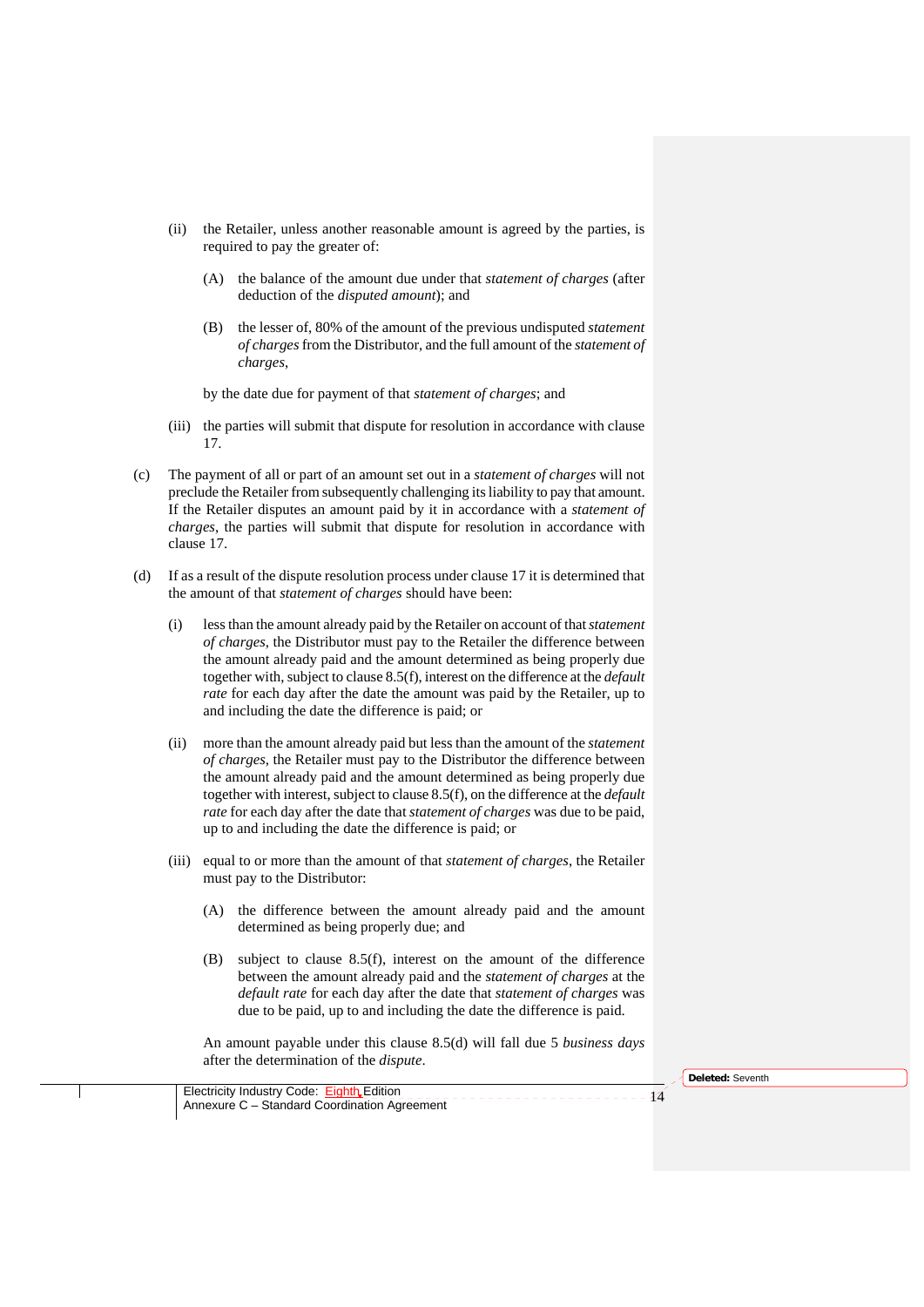- (e) A notice given by the Retailer under clause 8.5(a) must contain sufficient information and supporting detail to enable the Distributor to determine the nature of the Retailer's *dispute* concerning that *statement of charges*.
- (f) For the avoidance of doubt, the parties acknowledge that no interest on amounts in *dispute* under this clause 8.5, either at the *default rate* or the *bank bill rate*, will be owed or payable where that amount is genuinely in *dispute*.
- (g) The parties further acknowledge that an *Independent Expert*, appointed and acting pursuant to clause 17, may determine whether an amount is genuinely in dispute, for the purposes of clause 8.5(f).

# **8.6 Obligation to Pay**

Subject to clause 10.5, the obligation of the Retailer to pay the *statement of charges* issued by the Distributor in accordance with this clause 8, will not be affected by any failure of a *customer* to pay the *charges* payable by that *customer* to the Retailer.

# **8.7 Clauses that do not apply**

Clauses 7, 8 and 10.1 do not apply in relation to a *customer* to the extent that the parties have agreed with each other and the relevant *customer* to issue separate bills to that *customer*.

The Retailer acknowledges that the Distributor may, in accordance with its *connection contract*, agree with a *customer*, or otherwise elect, to bill a *customer* directly for *customer connection services*. The Distributor will notify the Retailer in circumstances where it agrees or elects to bill a Retailer's *customer* directly for *customer connection services*.

# **8.8 Supply of Money**

The parties acknowledge their mutual understanding that because a payment made by the Retailer to the Distributor under this clause is a supply of money, and is not consideration for any *Taxable Supply* by the Distributor to the Retailer, clause 23 does not apply to any such payment.

# **9. GSL PAYMENTS**

# **9.1 Retailer Reimbursement**

If:

- (a) the Retailer:
	- (i) receives notification of a matter relevant to the Distributor's compliance with a *GSL* and the Retailer delays or fails to pass on that information to the Distributor; or
	- (ii) requests a disconnection; and

**Deleted:** Seventh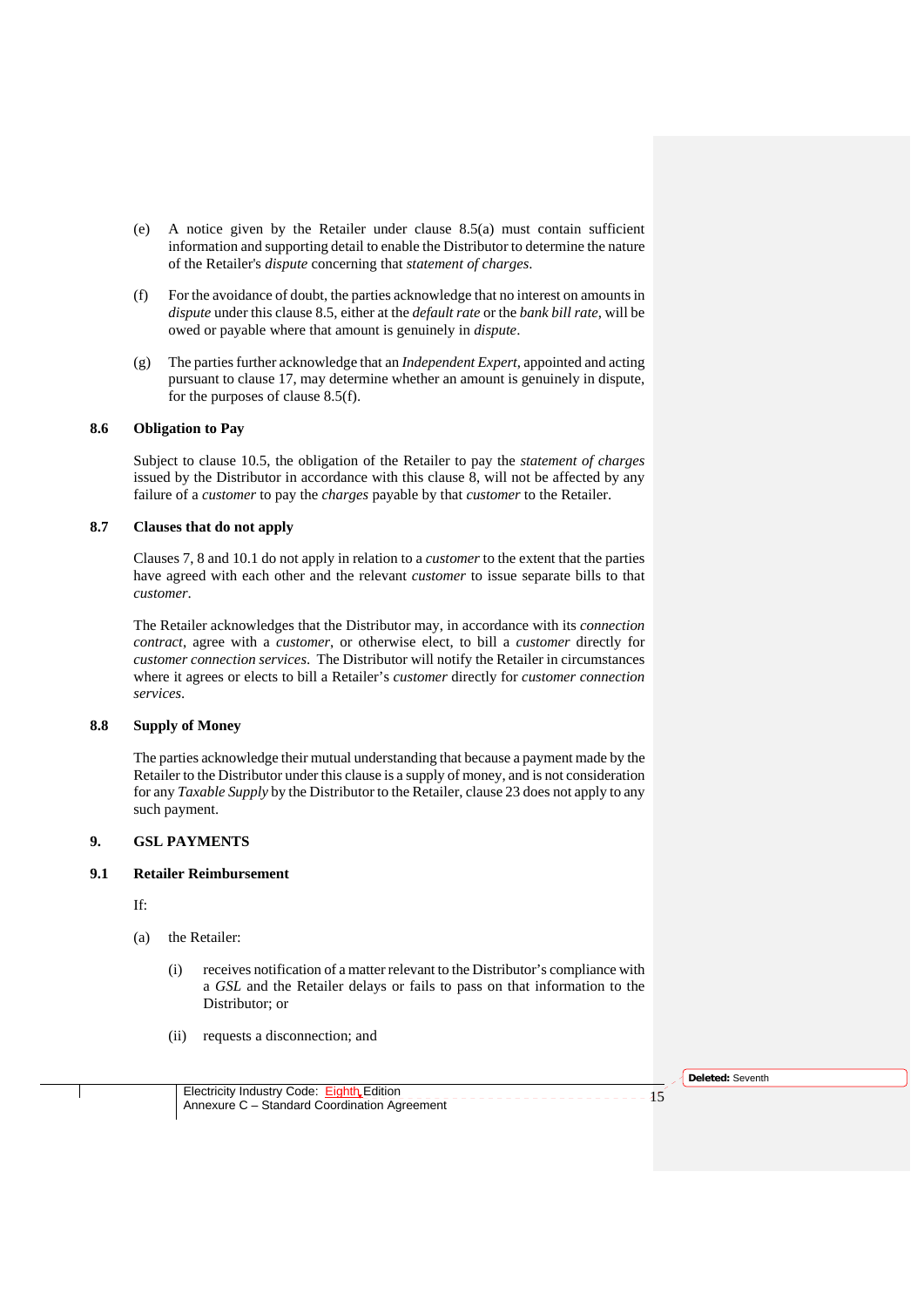(b) as a result of that delay, failure or request, the Distributor is required to make a payment to the *customer* as a result of failing to satisfy a *GSL*,

then the Retailer must reimburse the Distributor for that portion of the payment made to the *customer* which is attributable to the Retailer's delay, failure or wrongful action in making a request.

However, a Retailer will not be liable to reimburse the Distributor for a wrongful disconnection *GSL* where the Distributor's actions or omissions caused the Retailer to request the disconnection of the wrong *premises* (for example, where the Retailer has relied on *MSATS* data in establishing the *NMI* which is used in the request for disconnection).

#### **9.2 Notification**

The Retailer must notify the Distributor (or such employee of the Distributor notified by the Distributor to the Retailer from time to time) where it is aware that the Distributor is required to provide a *GSL* payment to a *customer* under the *Electricity Industry Code*.

# **10. ADJUSTMENT**

#### **10.1 General**

As between the parties the Retailer will, in accordance with the requirements of the *applicable law,* recover from *customers* amounts undercharged or pay to *customers*  amounts overcharged, as a result of the Retailer's or Distributor's act or omission.

#### **10.2 Undercharging**

If a *customer* is undercharged as a result of the act or omission of the Retailer or Distributor and the Retailer is prevented by the *applicable law* from recovering from the *customer* the full amount undercharged, then if:

- (a) the undercharging resulted from the Retailer's act or omission, the Retailer will pay to the Distributor the amount of the *distributor charges* specified in a *statement of charges* undercharged to that *customer* which are not permitted to be recovered under the *applicable law* from that *customer*; or
- (b) the undercharging resulted from the Distributor's act or omission, the Distributor will pay to the Retailer the amount of the Retailer's charges undercharged to that *customer* which are not permitted to be recovered under the *applicable law* from that *customer* or which the Retailer using reasonable endeavours is unable to recover from the *customer*.

Each party must notify the other as soon as possible after it becomes aware that a *customer* has been undercharged as a result of its act or omission.

# **10.3 Overcharging**

If a *customer* is overcharged as a result of the Distributor's act or omission, the Retailer may, subject to clause 10.4, deduct an amount representing the Distributor's proportion of that overcharged amount from the next payment due to the Distributor under clause 8.

Electricity Industry Code: Eighth Edition<br>Annexure C – Standard Coordination Agreement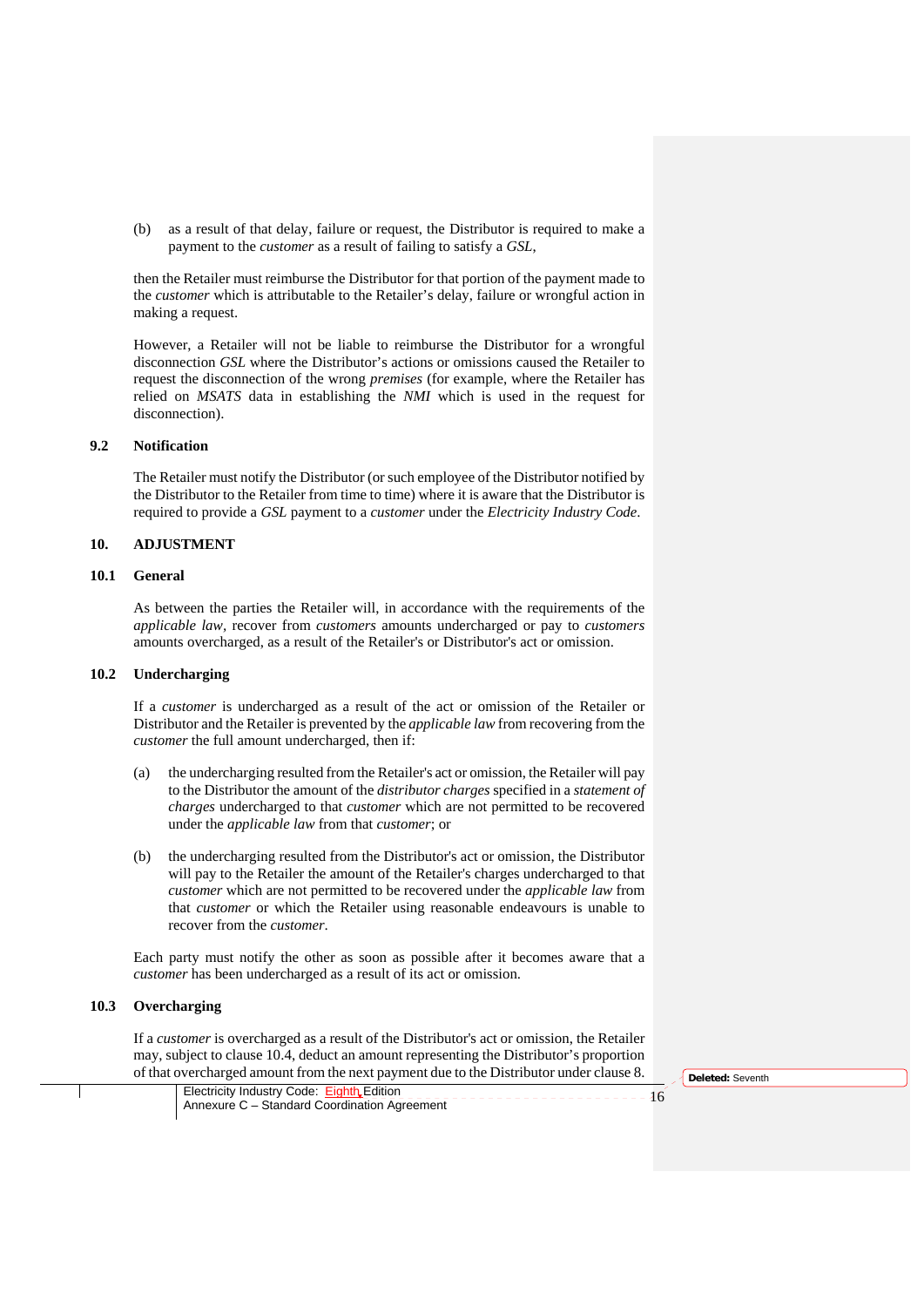The Distributor must notify the Retailer as soon as possible after it becomes aware that a *customer* has been overcharged as a result of the Distributor's act or omission.

#### **10.4 Steps before deduction**

Before deducting any amount from payments due to the Distributor under clause 10.3, the Retailer must give the Distributor an opportunity to determine the cause of the overcharging.

#### **10.5 Non-payment**

If, due to a matter for which the Retailer may be indemnified under clause 14.1, a *customer* does not pay an account issued by the Retailer in full, the Retailer may off-set the amount of that shortfall from payments due to the Distributor under clause 8, provided that the Retailer has:

- (a) promptly given the Distributor details of the relevant *customer*, the amount outstanding, the reasons of the non-payment by the *customer*, and such other information as the Distributor may reasonably request; and
- (b) been unable to recover the amount due from the customer within 60 days, after using reasonable endeavours to do so.

Nothing in this clause limits the Distributor's rights under clause 15.2 in relation to a *customer's* complaint or *Claim*.

#### **11. DISCONNECTION**

#### **11.1 Failure to disconnect**

- (a) Subject to clause 11.1(b), if the Distributor does not disconnect the *customer* within the timeframe for completion for the *Service Order Request* or within such timeframes as may otherwise be agreed (or subsequently agreed) between the Distributor and the Retailer on behalf of the *customer*, the Distributor:
	- (i) will from that time not include the related *distributor charges* in any *statement of charges*; and
	- (ii) will be liable to pay to the Retailer, at the Retailer's election, either:
		- (A) an amount representative of the costs incurred by the Retailer for the *customer's* energy consumption, calculated on the basis of the monthly average regional reference price as published by *AEMO* from time to time, for the region and month in which the energy consumption occurs; or
		- (B) an amount representative of the actual costs incurred by the Retailer for the *customer's* energy consumption,

provided that:

(iii) this will not render the Distributor the retailer of the *customer*; and

**Deleted:** Seventh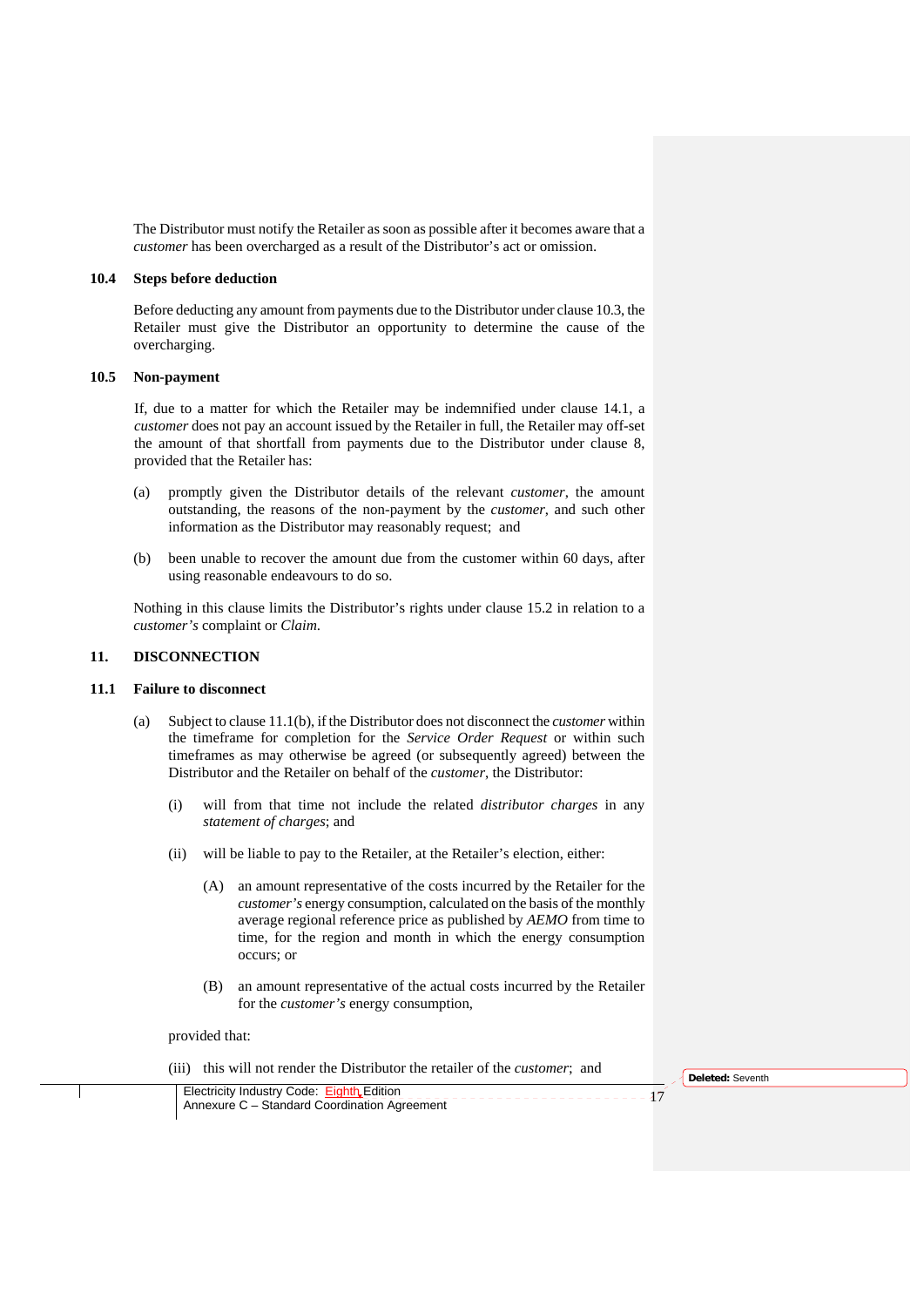(iv) the Retailer has exercised reasonable endeavours to recover the relevant *distributor charges* and consumption costs and has been unable to recover these costs directly from the *customer*.

If the Retailer subsequently recovers from the *customer* all or any part of any such amount, the Retailer must promptly pay that recovered amount to the Distributor.

- (b) The Distributor may refuse to disconnect a *customer's connection point* where:
	- (i) the Distributor has made reasonable endeavours to carry out the disconnection but is unable to access the *customer's connection point* or the *premises* as a result of the *customer's* action or inaction;
	- (ii) the Distributor reasonably considers that such disconnection would be detrimental to the health or safety of any person (including the *customer*) or the *premises* are registered as having a life support machine;
	- (iii) the Retailer has raised a *Service Order Request* which does not comply with *applicable law*; or
	- (iv) the disconnection would result in the Distributor not complying with its obligations under *applicable law*.

In the case of clause  $11.1(b)(ii)$ , the Distributor will use reasonable endeavours to remove or mitigate the risk of detriment. In each case under clause 11.1(b), the Distributor must notify the Retailer, without delay, of the reason for its refusal to disconnect.

- (c) Where the Distributor refuses to disconnect a *customer* on any of the grounds set out in clause 11.1(b), the Retailer will continue to be liable for the *distributor charges* in respect to the use of the *supply network* by the *customer* and the consumption of energy by the *customer*.
- (d) By providing a *Service Order Request*, the Retailer represents and warrants to the Distributor that the Retailer is entitled to make a request for disconnection under its *retail contract* and under any *applicable law*, and it has complied with the procedures for disconnection prescribed in the relevant *retail contract* and any other procedures under any *applicable law*.
- (e) The Retailer shall indemnify the Distributor against all *Claims* arising from, or incurred by, the Distributor as a consequence of the cessation of supply as a result of any disconnection by the Distributor pursuant to a *Service Order Request*, except to the extent that the *Claim* arises from the negligent or reckless act or omission of the Distributor, or from any breach or non-observance by the Distributor of the Agreement or any *applicable law*.

### **11.2 Distributor's right to disconnect**

The Distributor may disconnect a *customer's connection point* where it is entitled to do so under the *connection contract* or under an *applicable law,* or required to do so at the direction of State or Federal police, and must, subject to clause 11.3, send a notice to the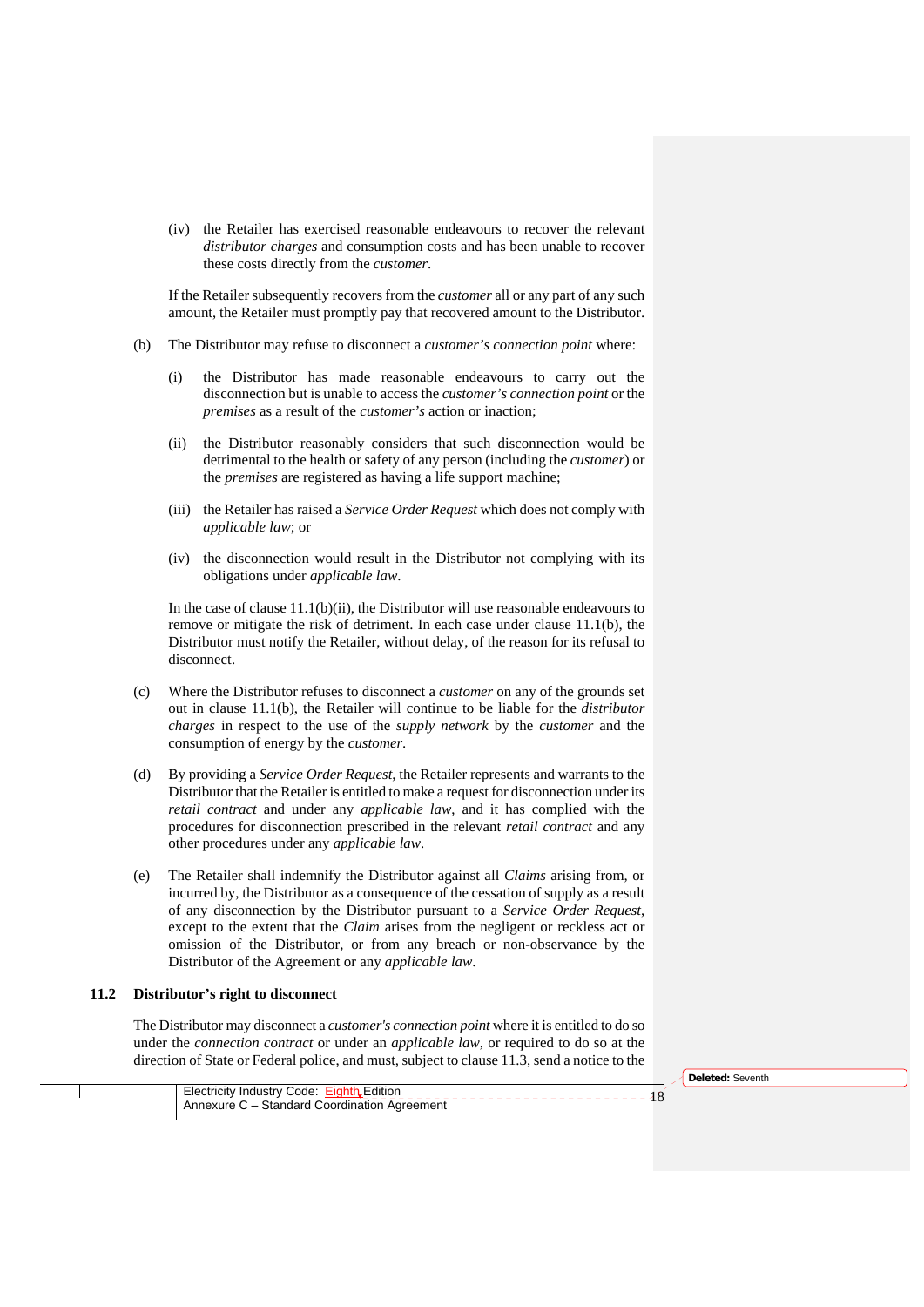Retailer of that disconnection within 24 hours after the disconnection. Where possible the Distributor will notify the Retailer in advance of the disconnection.

#### **11.3 Notice before disconnection**

Except in cases of *emergency* or where required to do so at the direction of State or Federal police, the Distributor must not disconnect a *customer's connection point* where the *customer*:

- (a) fails to comply with its obligations under the *customer's connection contract* to provide access to the *premises*; or
- (b) has provided false information; or
- (c) uses electricity illegally; or
- (d) uses electricity for a purpose not allowed by the *customer's* tariff or charge; or
- (e) requests to be disconnected,

unless it has first notified the Retailer.

# **12. RETAILER'S PERFORMANCE SECURITY**

#### Deleted

**13. TERMINATION** 

#### **13.1 Termination events**

A party may, by giving 24 hours notice in writing to the other party (the '*defaulting party*'), terminate this Agreement if the *defaulting party's*:

- (a) *retail authority* or *distribution authority* (as the case may be); or
- (b) registration as a *Market Customer* or *Network Service Provider* (as the case may be) under the *National Electricity Rules*,

is terminated.

#### **13.2 Distributor may terminate**

#### Deleted

**13.3 Notice to Regulator** 

The party exercising a right of termination under this clause must inform the *Regulator* of the termination within 1 *business day* of the termination occurring.

#### **13.4 Termination of any previous Coordination Agreement**

Any agreement for the coordination of the parties' rights and obligations, entered into or as otherwise may be required to be entered into under *applicable law*, that was in force

Electricity Industry Code: Eighth Edition Annexure C – Standard Coordination Agreement **Deleted: <#>Undertaking¶** The Distributor may request the Retailer to procure an undertaking under clause 12.2 only if, immediately prior to the time of that request:¶ <#>the Retailer cannot demonstrate:¶ <#>that it has a Standard & Poor's credit rating of at least BBB- or its equivalent from another recognised credit reporting agency reasonably acceptable to the Distributor (an 'acceptable credit rating'); or¶ <#>that the performance of the Retailer's payment obligations are guaranteed (on terms acceptable to the Distributor acting reasonably) by another entity who has an acceptable credit rating; or¶  $\leq$ #>within the previous 12 months, including where those 12 months includes a period prior to the *commencement date*, the Retailer has failed to pay in full:¶ <#>3 *statements of charges* within the required time limit for payment; or¶ <#>2 consecutive *statements of charges* within the required time limit for payment; or¶ <#>1 *statement of charges* within 25 *business days* of the due date; or¶ <#>a *default event* occurs in relation to the Retailer under the *National Electricity Rules*; or¶ <#>the Retailer or its *NEM Representative* ceases to be registered with *NEMMCO* as a *market customer*; or¶  $\leq$ #>where the Retailer purchases energy under an agreement with a person registered with the *NEMMCO* and that person issues a notice of default to the Retailer under that agreement,¶ provided that nothing in clause 12.1(b) shall permit the Distributor to request an undertaking under clause 12.2 where the Retailer has failed to pay the *statement of charges* or a relevant part of the *statement of charges* due to a genuine *dispute* notified to the Distributor pursuant to clause 8.5.¶ **<#>Provide undertaking¶** <#>The Retailer must provide to the Distributor, within 10 *business days* after request, an unconditional undertaking ('*undertaking*') in favour of the Distributor in a form agreed between the parties (but failing agreement in the same form as used by *NEMMCO* in relation to the Retailer from time to time), issued by a bank or other body which is capable, to the reasonable satisfaction of the Distributor, of paying on the undertaking in Brisbane when demanded to secure the due and punctual performance of the Retailer's obligations to pay the Distributor amounts owed under clauses 7, 8 and 9 (the '*secured obligations*').¶ <#>The Retailer acknowledges that the Distributor may disclose to its financiers, the Regulator or *NEMMCO* that it has required or called upon an *undertaking* provided by the Retailer under this clause.¶ <#>The Retailer must notify the Distributor within 1 business day of the Retailer becoming aware that the Distributor is eligible to request an *undertaking* issued under this clause 12.¶ **<#>Amount of undertaking¶** The *undertaking* procured by the Retailer under clause 12.2 must be for an amount requested by the Distributor, not exceeding an amount equal to 3 months' estimated *distributor charges* to be incurred by the Retailer's *customers* during the 3 month **Deleted:** The Distributor may terminate this Agreement by giving the Retailer 5 *business days*  notice if the Retailer fails to provide an undertaking or undertakings in accordance with clauses 12.2, 12.4 or 12.7.¶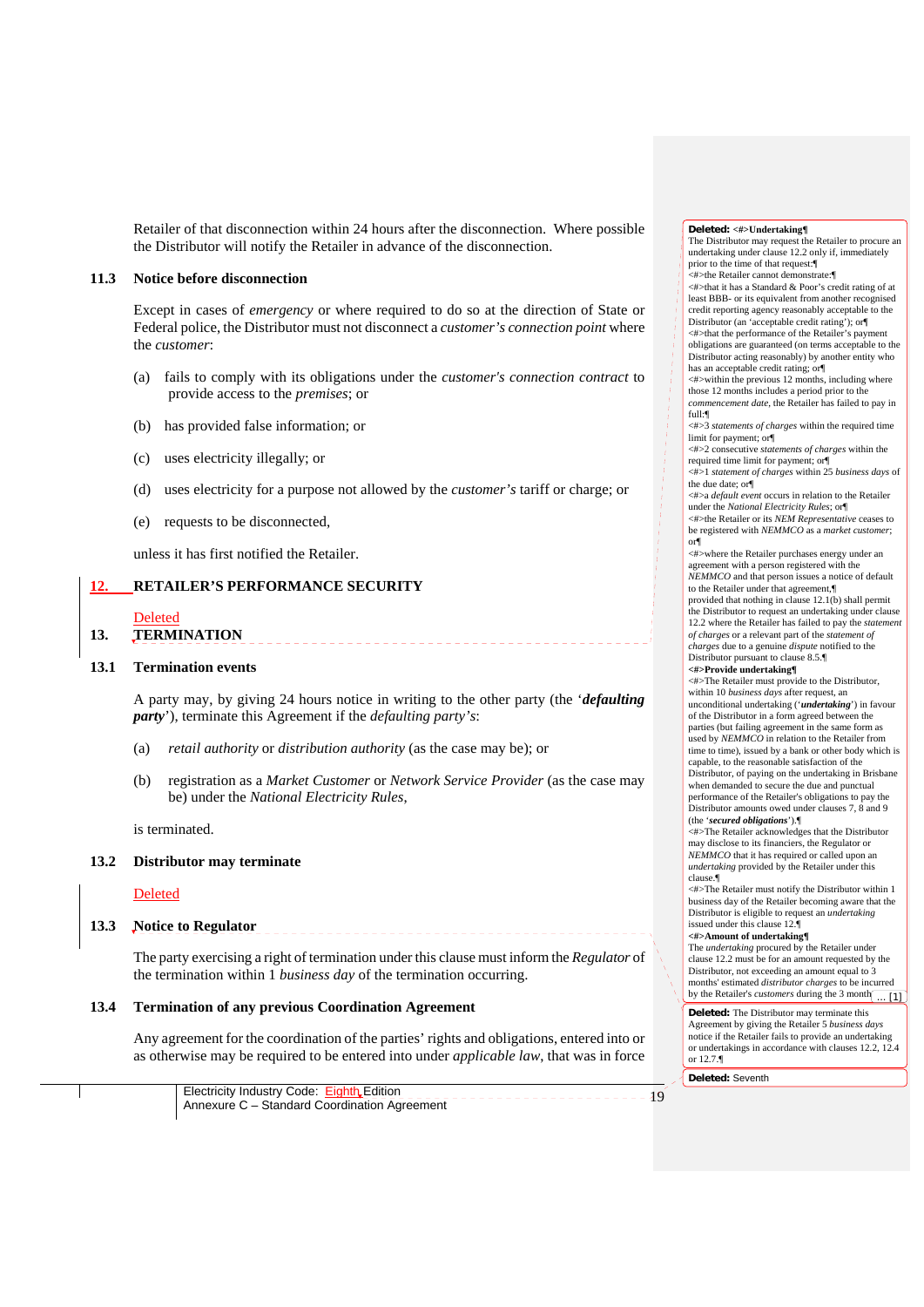between the Distributor and the Retailer prior to the commencement of this Agreement is hereby terminated.

# **13.5 Existing rights**

The parties' rights to terminate this agreement will be without prejudice to the parties' rights to pursue relief by way of damages, injunction or specific performance in respect of a breach of this agreement. Without limiting the foregoing, each party shall be entitled to render an invoice to the other party for services provided and not invoiced up to and including the date of termination, and any such invoice will be payable in accordance with clause 8.

#### **13.6 Distribution Services after Termination**

Notwithstanding the termination of this Agreement, the Distributor and the Retailer acknowledge that the Distributor may continue to provide *customer connection services* in respect of any *customer* of the Retailer until the first to occur of the events specified in clause 6.2. In respect of any such *customer connection service* provided after termination of this Agreement, all provisions of this Agreement which relate to the provision of *customer connection services* shall continue to apply.

# **14. INDEMNITY**

#### **14.1 Distributor's Indemnity**

Subject to, and to the extent of, any loss suffered by the Distributor caused by, or contributed to by, the Retailer's non-compliance with clauses 15.2, 15.3 or 15.4 of this Agreement, the Distributor indemnifies the Retailer from and against any:

- (a) *Claim* by a *customer* against the Retailer relating to the quality of, or interruptions to, the *connection* and supply of electricity by the Distributor (other than a *Claim* of the type referred to in clause 14.1(b)), where the Distributor would have been liable to that *customer* under its *connection contract* had that *customer* claimed against the Distributor, but only to the extent that the Distributor would have been liable to that *customer* under its *connection contract*;
- (b) *Claim* against the Retailer for breach by the Retailer of any conditions, warranties or terms implied by Part V of the *Trade Practices Act 1974* or any equivalent state legislation concerning the *connection* or supply of electricity by the Distributor where:
	- (i) that breach has occurred as a result of the acts or omissions of the Distributor; and
	- (ii) the Retailer has in its contract with the *customer* to which the *Claim* relates limited or excluded its liability to that party for breach of any of the conditions, warranties or terms implied by Part V of the *Trade Practices Act 1974* into that contract to the maximum extent permitted by that Act, or any equivalent state legislation;

**Deleted:** Seventh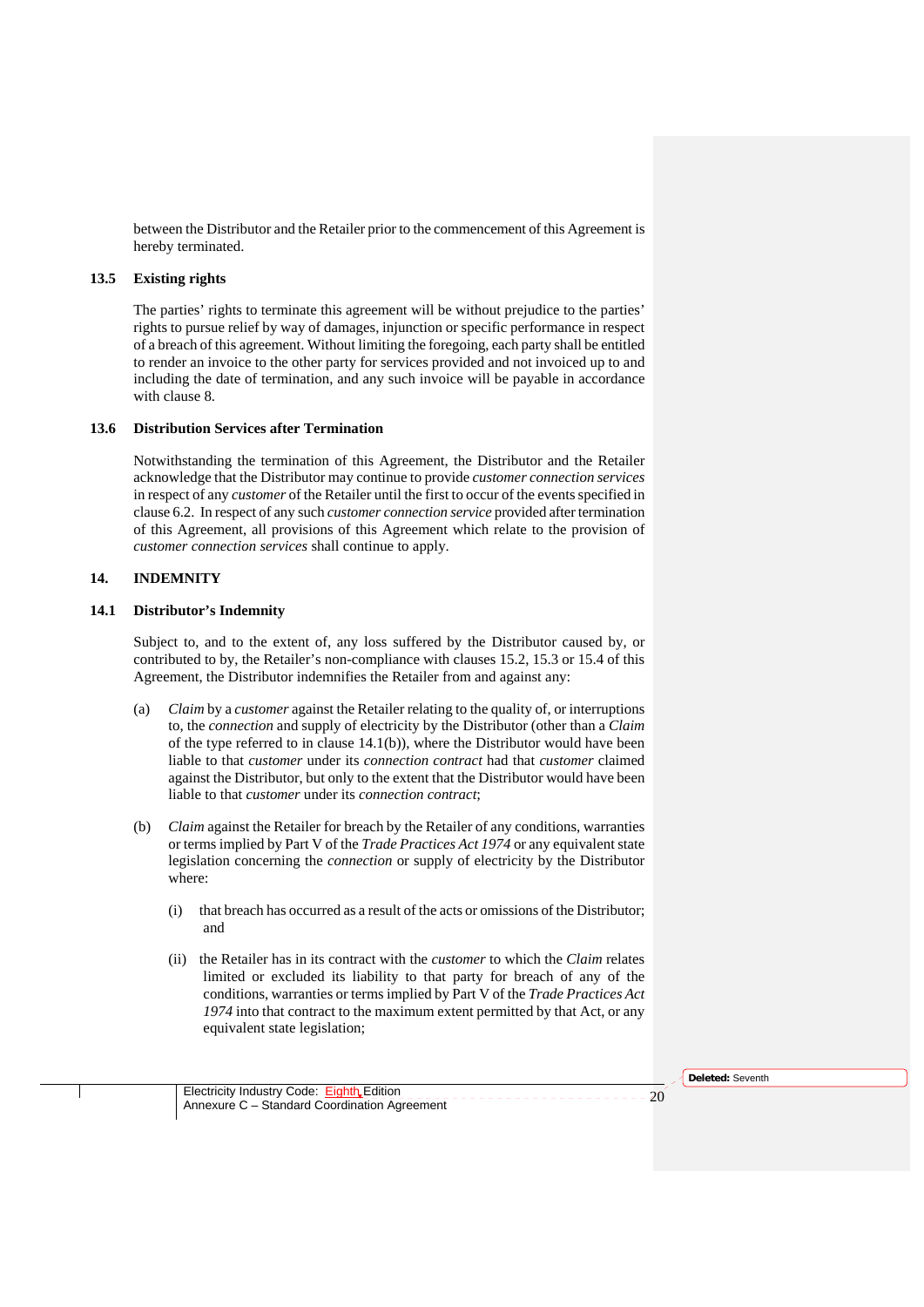- (c) *Claims* in connection with the wrongful disconnection of a *customer's connection point* by the Distributor, other than *Claims* in connection with a *Service Order Request* under clause 11 that results in a wrongful disconnection of a *customer*'s *connection point* by the *Distributor*; or
- (d) *Claims* in connection with any failure by the Distributor to comply with clause 15.

# **14.2 Retailer's Indemnity**

Subject to the Distributor complying with clauses 15.2, 15.3 and 15.4, the Retailer indemnifies the Distributor from and against any *Claims* in connection with:

- (a) a failure to provide accurate information under clause 3.2;
- (b) a *Service Order Request* by the Retailer under clause 11 that results in a wrongful disconnection of a *customer's connection point* by the Distributor; and
- (c) any failure by the Retailer to comply with clause 15.

#### **14.3 Limit of liability**

To the maximum extent permitted by law, the liability of either party to the other is:

- (a) in the case of *Claims* under clause 14.1(a), limited in the manner set out in that clause;
- (b) in the case of *Claims* under clause 14.1(b) limited to the amount of the Retailer's direct loss incurred in relation to such *Claims*;
- (c) in the case of *Claims* by *customers* for the matters set out in clause 14.1(c) or 14.2(b) limited to \$500,000 per *customer* per financial year for each *Claim* by a *customer*; and
- (d) in the case of *Claims* not covered by clause 14.3(a), (b) or (c), limited to \$500,000 per *Claim*.

Except to the extent provided for in this clause 14, or otherwise provided for expressly in this Agreement, neither party will (to the maximum extent permitted at law) be liable to the other for loss of profits, indirect or consequential loss.

#### **14.4 National Electricity Law**

Except to the extent provided for in this clause 14, nothing in this Agreement affects the immunity provided by section 119 and section 120 of the *National Electricity Law*.

# **15. ENQUIRIES, COMPLAINTS AND CLAIMS**

#### **15.1 Referral of enquiries and complaints**

If a party receives an enquiry or a complaint from a *customer* that relates to the other party's *retail contract* or *connection contract* with that *customer*, the receiving party must, as soon as possible after receiving the enquiry or complaint: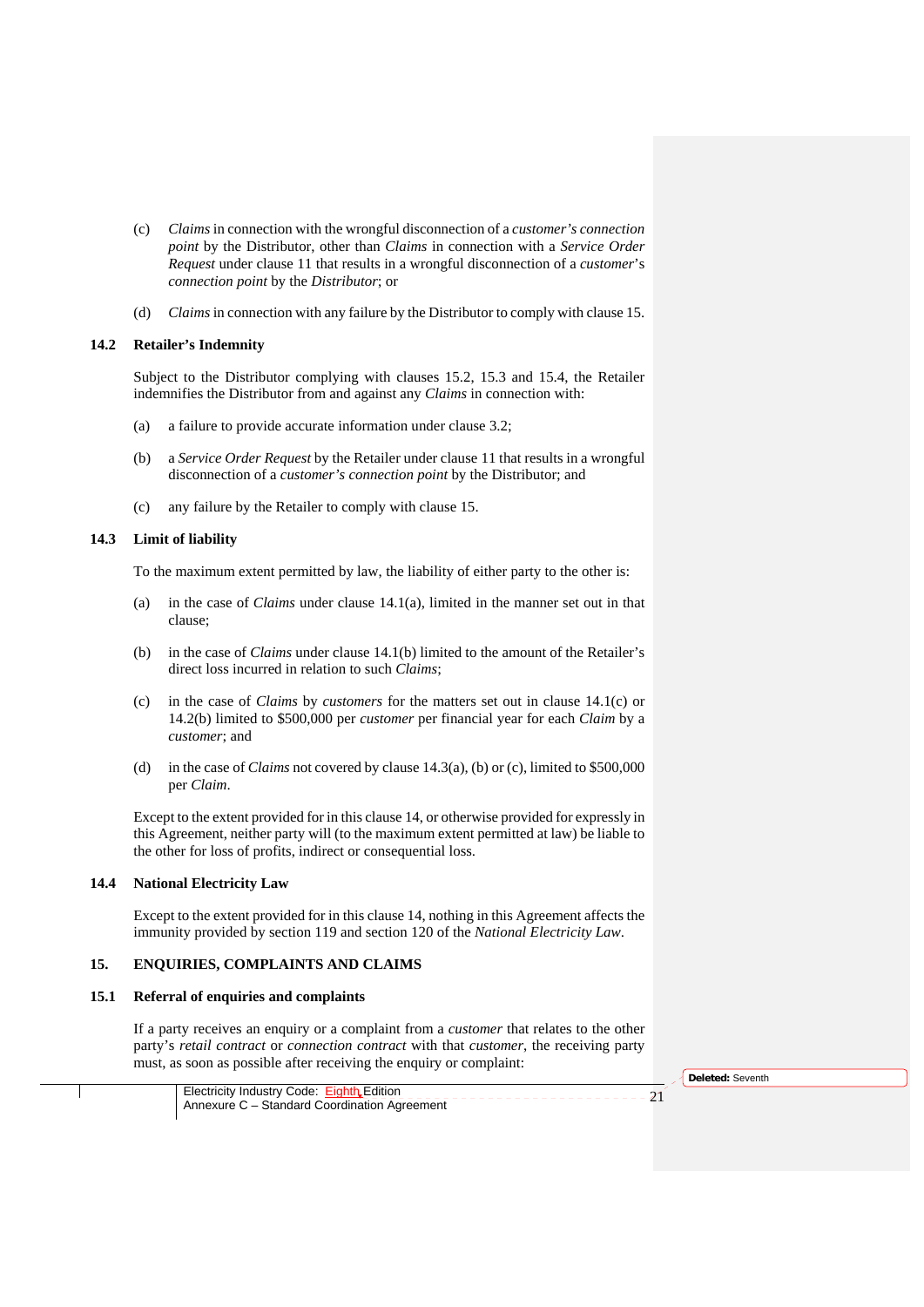- (a) refer that *customer* to the other party; and
- (b) in the case of complaints, notify the other party in writing of the complaint and the *customer's* details (where such information is available).

#### **15.2 Claims and demands**

A party (the '*indemnified party*') must notify the other party (the '*responsible party*') of any *Claim* for which it may be indemnified under clause 14 and must:

- (a) permit the *responsible party*, entirely at the *responsible party's* expense, to defend or settle the *Claim* as the responsible party sees fit, or, where the *responsible party* does not elect to defend or settle the *Claim*, to have a watching brief and be kept fully informed by the *indemnified party* of the progress of the *Claim*; and
- (b) provide the *responsible party*, at the *responsible party's* expense, with such assistance in respect of the *Claim* as the *responsible party* may reasonably request.

If the *responsible party* elects to take over conduct of a *Claim* as contemplated in paragraph (a) the *responsible party* must:

- (c) use all reasonable endeavours to minimise the time taken to defend or settle the *Claim*;
- (d) consult with and where reasonably possible, take account of the views of the *indemnified party* in relation to the progress of the *Claim*; and
- (e) if it becomes aware that the *indemnified party* may have some liability in respect of that *Claim* for which the *indemnified party* will not be indemnified under clause 14, notify the *indemnified party* of that fact, consult with and keep the *indemnified party* informed in respect of the progress of that *Claim* and comply with the provisions of clause 15.3 as if references in that clause to the '*indemnified party*' were to the '*responsible party*', and vice versa.

### **15.3 No admissions**

Except where required by a law to do so, the *indemnified party* must not, in relation to any of the matters referred to in clauses 15.1 or 15.2:

- (a) make any admission or representation prejudicial to the *responsible party*;
- (b) agree to any compromise or settlement;
- (c) do anything else that may be prejudicial to the *responsible party*,

without the *responsible party's* written consent.

# **15.4 No unauthorised representations**

The *indemnified party* must not make any representations or warranties to a third party concerning any goods or services being provided by the *responsible party* to that third party (including any representation concerning the nature and quality of any goods or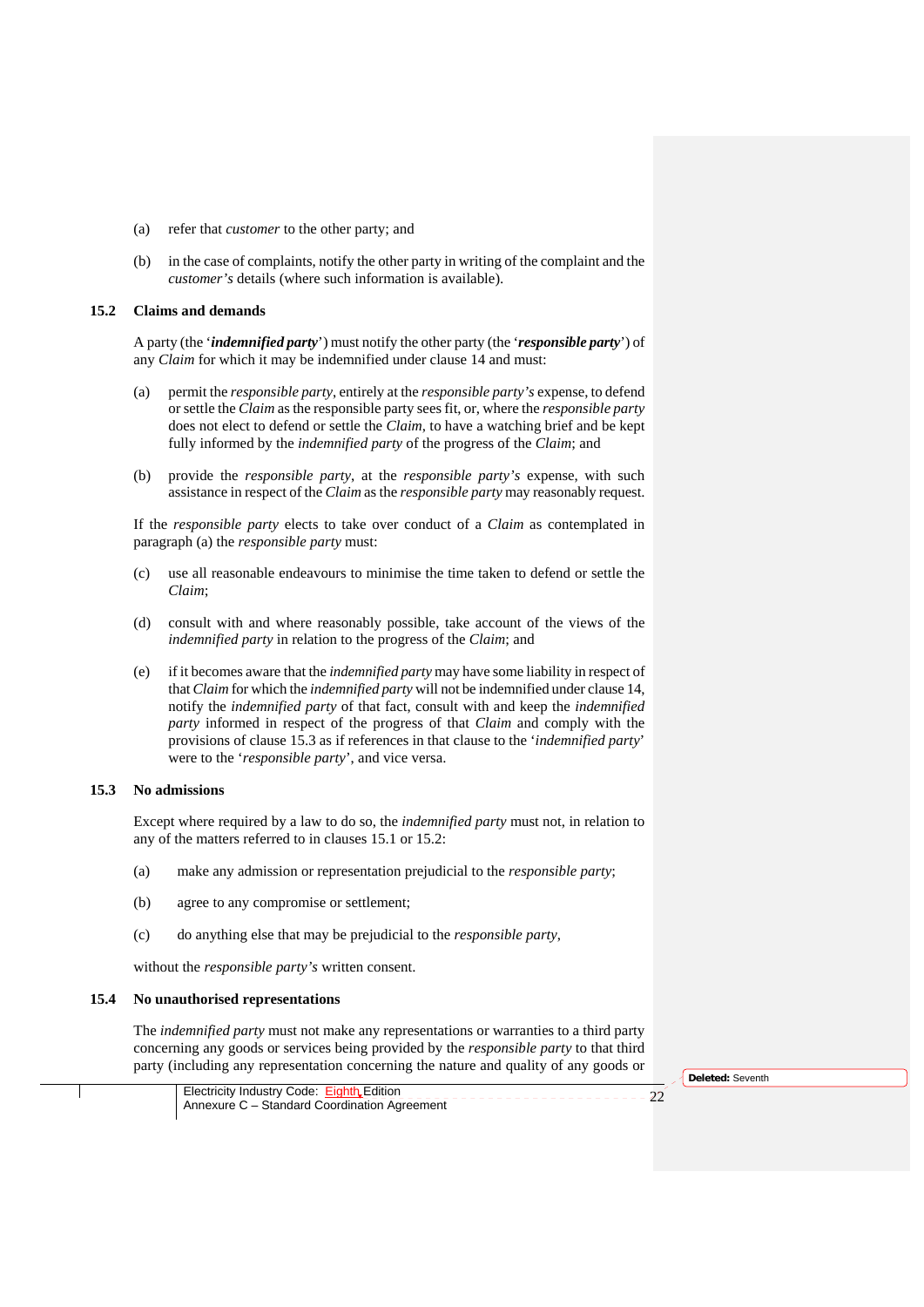services being provided by the *responsible party* to the third party) which the *indemnified party* is not authorised by this Agreement or otherwise by the *responsible party* to make.

# **16. COMPLIANCE WITH APPLICABLE LAW**

#### **16.1 Compliance**

Each party will comply with the obligations imposed on that party by any *applicable law.*

#### **16.2 Reasonable assistance**

Each party will:

- (a) give to the other party all reasonable assistance; and
- (b) co-operate with the other party,

so as to allow that other party to comply with any obligations imposed upon that other party under an *applicable law* or this Agreement.

# **16.3 Limitation**

Nothing in this Agreement will limit any right either party may have under an *applicable law* unless that right can be limited in accordance with the provisions of that *applicable law* by agreement between the parties and this Agreement directly or indirectly limits that right.

#### **17. RESOLUTION OF DISPUTES**

#### **17.1 National Electricity Rules disputes – first stage dispute resolution**

If any dispute, controversy or *Claim* ('*dispute*') arises between the parties under or in relation to this Agreement:

- (a) with respect to the application of the *National Electricity Rules*; or
- (b) in relation to which the dispute resolution regime provided for in clause 8.2 of the *National Electricity Rules* otherwise applies,

then the dispute resolution regime provided for in clause 8.2 of the *National Electricity Rules* will apply to that *dispute*.

## **17.2 Non-National Electricity Rules disputes – first stage dispute resolution**

- (a) If a dispute under or in relation to this Agreement, other than a *dispute* referred to in clause 17.1, arises between the parties a party may, by written notice, refer the *dispute* to resolution in accordance with this clause. The notice shall state that it is a notice under this clause and shall identify the *dispute* concerned and the clauses of this agreement relevant to the *dispute*.
- (b) The parties will use their reasonable endeavours to resolve the *dispute* within a period of 10 *business days* from the service of the notice under clause 17.2(a).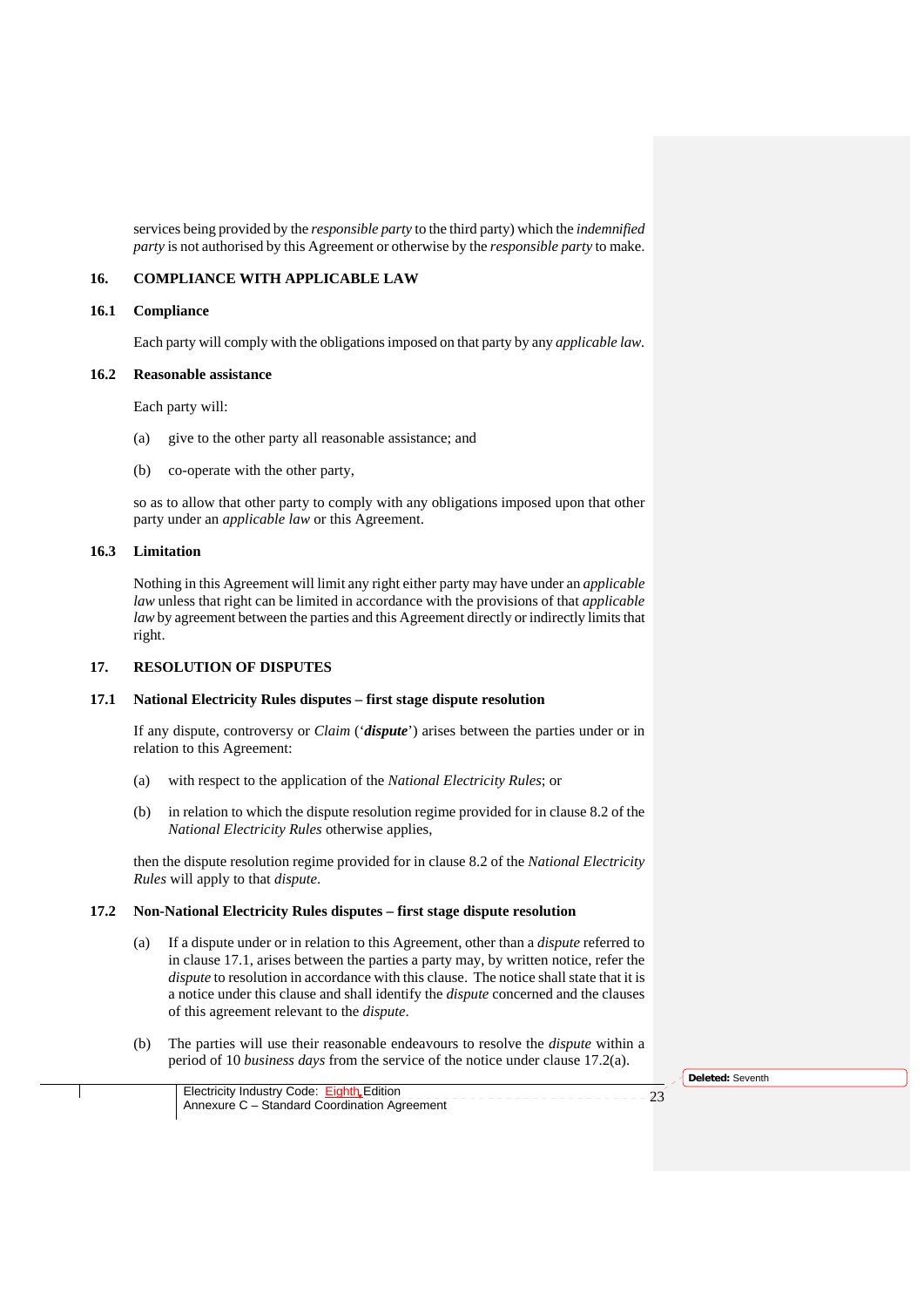(c) If the *dispute* remains unresolved at the end of the period referred to in clause 17.2(b) then either party may require that the *dispute* be determined under clause 17.3.

#### **17.3 Non National Electricity Rules Disputes – reference to Chief Executives or nominees**

- (a) Where clause 17.2(c) applies, either party may, by written notice, refer the *dispute*  to resolution by the respective Chief Executives (or the Chief Executives' nominee) of the parties whose resolution, if so reached, shall be binding in accordance with this clause.
- (b) The Chief Executives (or their nominees) will use their reasonable endeavours to resolve the *dispute* within a period of 10 *business days* from the service of the notice under clause 17.3(a).
- (c) If the *dispute* remains unresolved at the end of the period referred to in clause 17.3(b) then either party may require that the *dispute* be determined under clause 17.4.

# **17.4 Non National Electricity Rules Disputes – reference to and appointment of Independent Expert**

- (a) Where clause 17.3(c) applies, either party may require that the *dispute* be determined by an independent expert appointed in accordance with clause 17.4(b) ('*Independent Expert*').
- (b) The party wishing to have the *dispute* determined by an *Independent Expert* will give written notice to that effect to the other party specifying the nature of the *dispute*. The parties will meet and use all reasonable endeavours to agree upon the identity of the *Independent Expert*, but if they are unable to agree within 5 *business days* of the notice, then either party may refer the matter to the President for the time being of the Law Society of Queensland (or, if that body no longer exists, then to the President for the time being of such successor body or association as is then performing the function formerly carried out by the Law Society of Queensland), to nominate a suitably qualified person to act as the *Independent Expert* to determine the *dispute*.

#### **17.5 Non-National Electricity Rules Disputes – role of Independent Expert**

The *Independent Expert* will:

- (a) act as an expert and not as an arbitrator;
- (b) have no interest or duty which conflicts, or which may conflict, with his or her function as the *Independent Expert*;
- (c) determine the genuineness or otherwise of a *dispute*;
- (d) not be a former or current employee or representative of either party or of a related body corporate of either of them;

**Deleted:** Seventh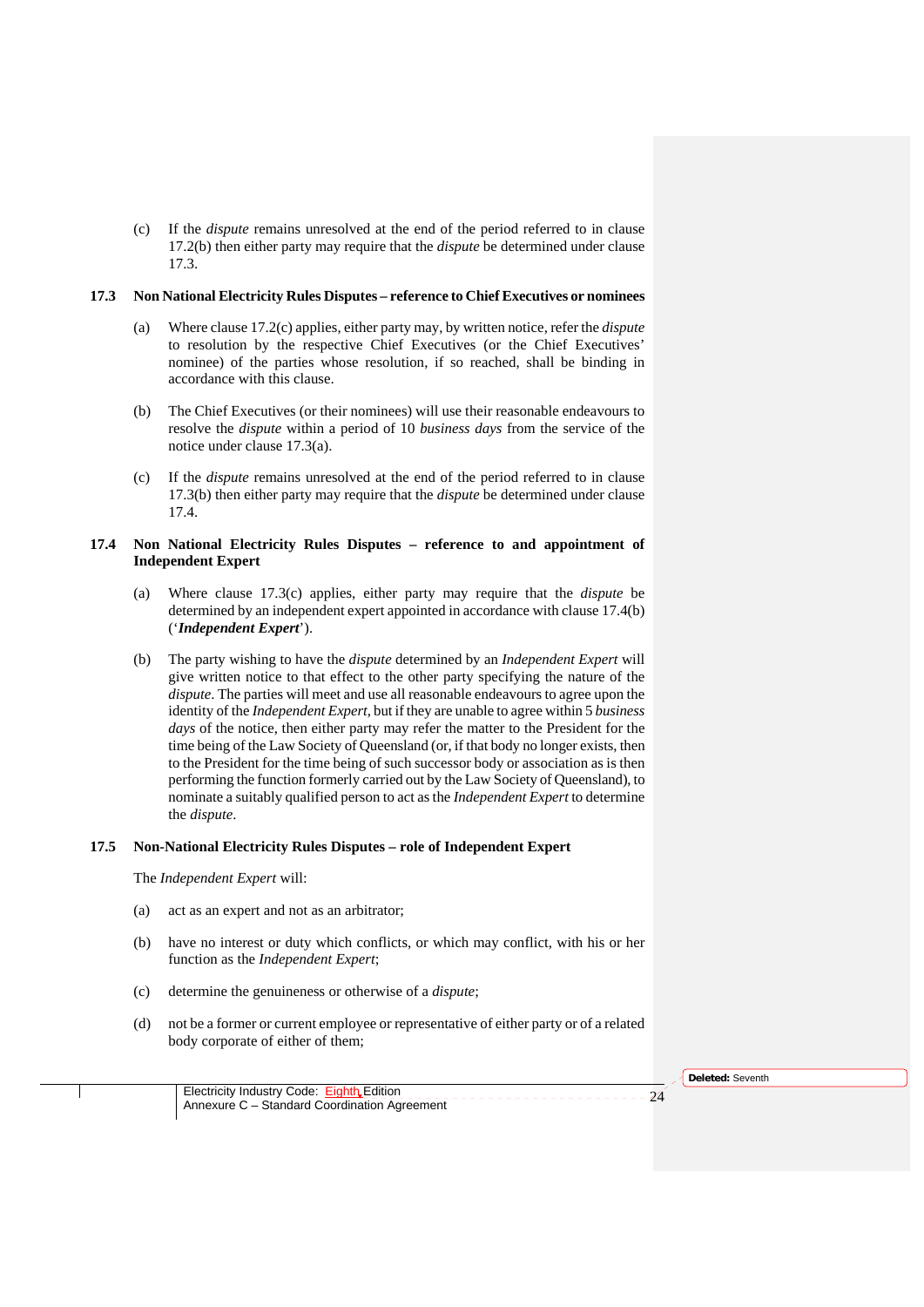- (e) disclose fully to the parties, before being appointed, any interest or duty which may conflict with his or her position; and
- (f) treat all matters related to the *dispute*, including the existence of the *dispute*, as confidential.

# **17.6 Non-National Electricity Rules Disputes – representation and evidence**

Each party:

- (a) may be legally represented at any hearing before the *Independent Expert*;
- (b) will be entitled to produce to the *Independent Expert* any materials or evidence which that party believes is relevant to the *dispute*; and
- (c) will make available to the *Independent Expert* all materials requested by him or her and all other materials which are relevant to his or her determination.

# **17.7 Non-National Electricity Rules Disputes – rules of evidence**

The *Independent Expert* will not be bound by the rules of evidence.

# **17.8 Non-National Electricity Rules Disputes – power**

The *Independent Expert* will have the power to inform himself or herself independently as to the facts to which the *dispute* relates and to take such measures as he or she thinks fit to expedite the determination of the *dispute*.

#### **17.9 Non-National Electricity Rules Disputes – determination**

The *Independent Expert* will make a determination on the *dispute* and:

- (a) will determine what, if any, adjustments may be necessary between the parties; or
- (b) if relevant, determine the amendments required to the terms of this Agreement.

The determination of the *Independent Expert* will be, in the absence of bias or manifest error, final and binding upon the parties.

### **17.10 Non-National Electricity Rules Disputes – costs**

The costs in relation to a determination by the *Independent Expert* will be dealt with as follows:

- (a) the remuneration of the *Independent Expert* will be borne equally by the parties;
- (b) unless the parties otherwise agree, the *Independent Expert* will determine which party will bear the costs of the determination and in what proportion, having regard to the degree to which he or she considers that party was at fault or unreasonable in failing to agree to the matter under reference, and that party will bear those costs accordingly; and

**Deleted:** Seventh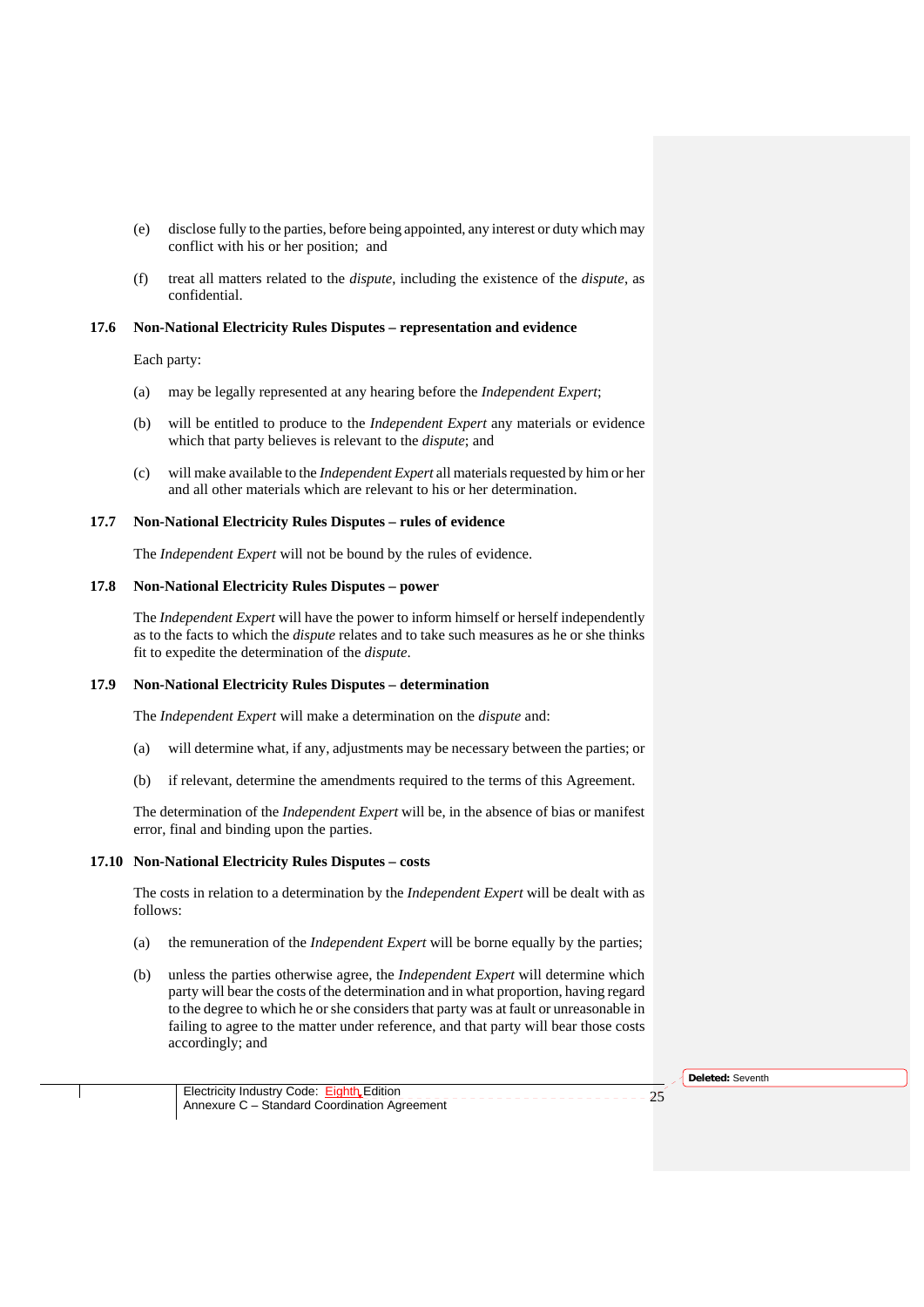(c) the parties will bear their own costs incurred in the preparation and presentation of any submissions or evidence to the *Independent Expert*.

# **17.11 Non-National Electricity Rules Disputes – obligations not suspended**

Except as otherwise provided by this Agreement, no party is relieved from performance of an obligation during the investigation and determination of a *dispute* by an *Independent Expert*.

#### **17.12 Disputes generally**

- (a) No party may have recourse to litigation without first having complied with this clause 17.
- (b) This clause 17 does not prevent a party seeking an urgent interlocutory injunction from a court of competent jurisdiction.

## **17.13 Survival**

This clause 17 survives the termination or expiration of this Agreement.

# **18. ASSIGNMENT AND DISPOSAL**

# **18.1 General**

Subject to clauses 18.3 and 18.4, a party ('*disposing party*') must not *dispose* of all or any part of its right, title and interest under this Agreement without the consent of the other party ('*consenting party*').

#### **18.2 Consent**

If a *disposing party* requests the *consenting party* to give its consent to a *disposal* under clause 18.1 then the *consenting party* must not unreasonably withhold or delay that consent or give that consent subject to unreasonable conditions.

#### **18.3 Disposal by force of law**

If, by force of a law in Queensland, the right, title, interest and obligations (whether arising before or after the transmission, transfer, vesting or assumption referred to below) of the *disposing party* under this Agreement are, or are expressed to be, transmitted, transferred or vested in, or assumed by, an assignee, then that transmission, transfer, vesting or assumption (as the case may be) is effective and does not require the *consenting party's* consent under clause 18.1.

## **18.4 Other permitted disposals**

A *disposing party* may, without the consent of the other party, *dispose* of any or all of its rights, obligations and interest under this Agreement to a person if that person:

(a) is an entity to which all or a material part of the assets of the *disposing party* are transmitted, transferred or vested as part of a reconstruction or privatisation of the *disposing party*;

**Deleted:** Seventh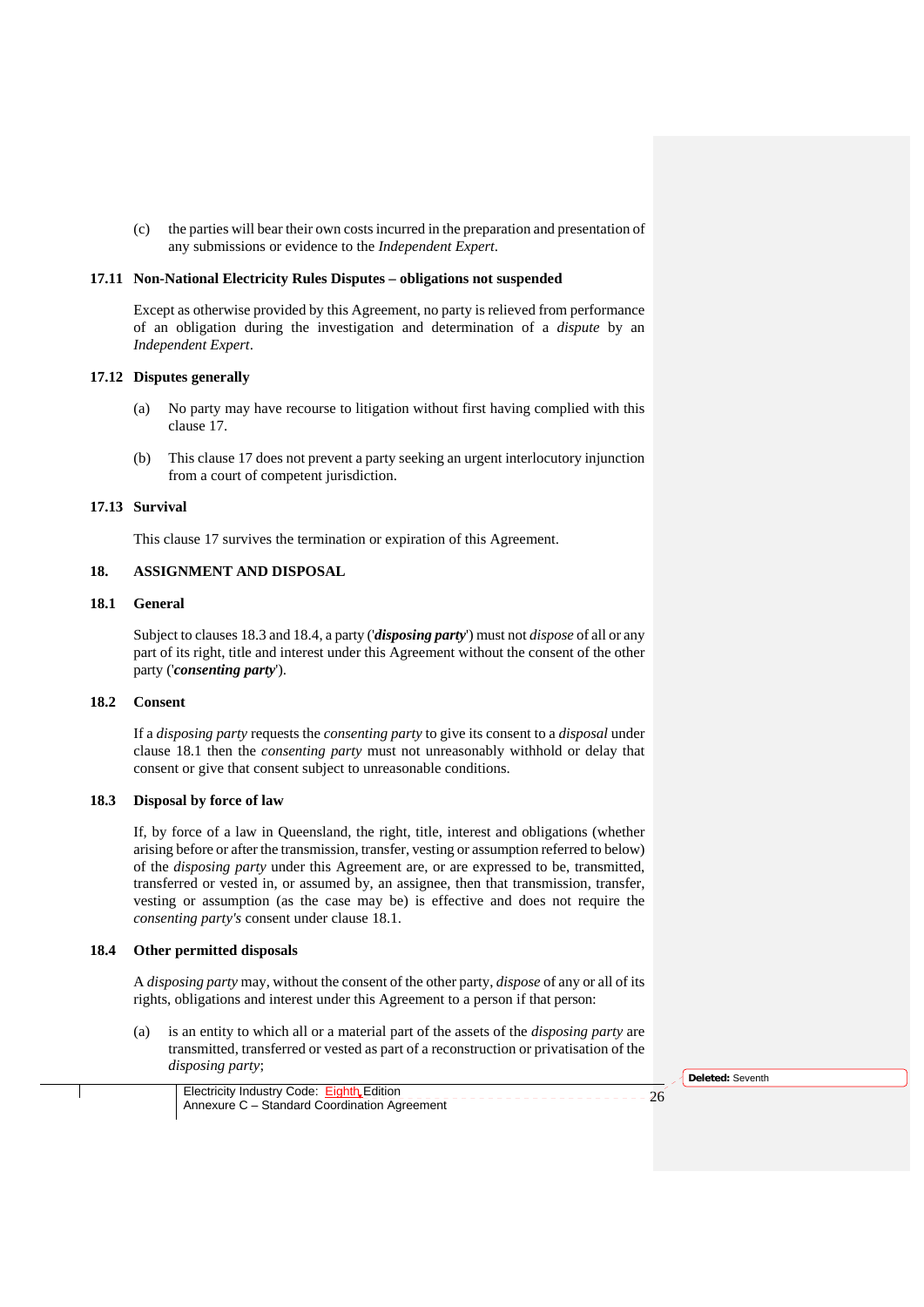- (b) has all the authorities, registrations and approvals necessary for that person to own, operate or control the relevant electricity business in Queensland; and
- (c) executes and delivers to the *consenting party*, a deed prior to the *disposal* by which the assignee agrees to assume obligations (whether arising before or after the disposal) which are substantially equivalent to the *disposing party's* obligations under this Agreement.

#### **18.5 Execute documents**

Each party must execute all documents reasonably required to effect the *disposals* contemplated by clauses 18.1 to 18.4.

# **19. NOTICES**

#### **19.1 Method of Giving Notices**

A notice, consent, approval or other communication (in this clause 19 called a '*notice*') given under this Agreement, shall be in writing, signed by or on behalf of the person giving it, addressed to the person to whom it is to be given and:

- (a) delivered;
- (b) sent by pre-paid mail; or
- (c) transmitted by facsimile or electronic mail,

to that person's address.

A *notice* given pursuant to clauses 5.2(a) or 5.3(b) may be given in any reasonable manner as notified from time to time by the Distributor in the Distributor's *Operational Procedures*.

The requirements of this clause 19.1 do not apply to communications between the parties under the *B2B Procedures*.

#### **19.2 Time of Receipt**

A *notice* given to a person in accordance with this clause 19 is treated as having been given and received:

- (a) if delivered, on the day of delivery if a *business day*, otherwise on the next *business day*;
- (b) if sent by pre-paid mail, on the second *business day* following posting; and
- (c) if transmitted by facsimile and a correct and complete transmission report is received, on the day of transmission if transmitted before 5.00 p.m. on a *business day*, otherwise on the next *business day*;
- (d) if transmitted by electronic mail, on the day of the transmission if transmitted before 5.00pm on a *business day*, otherwise on the next *business day*.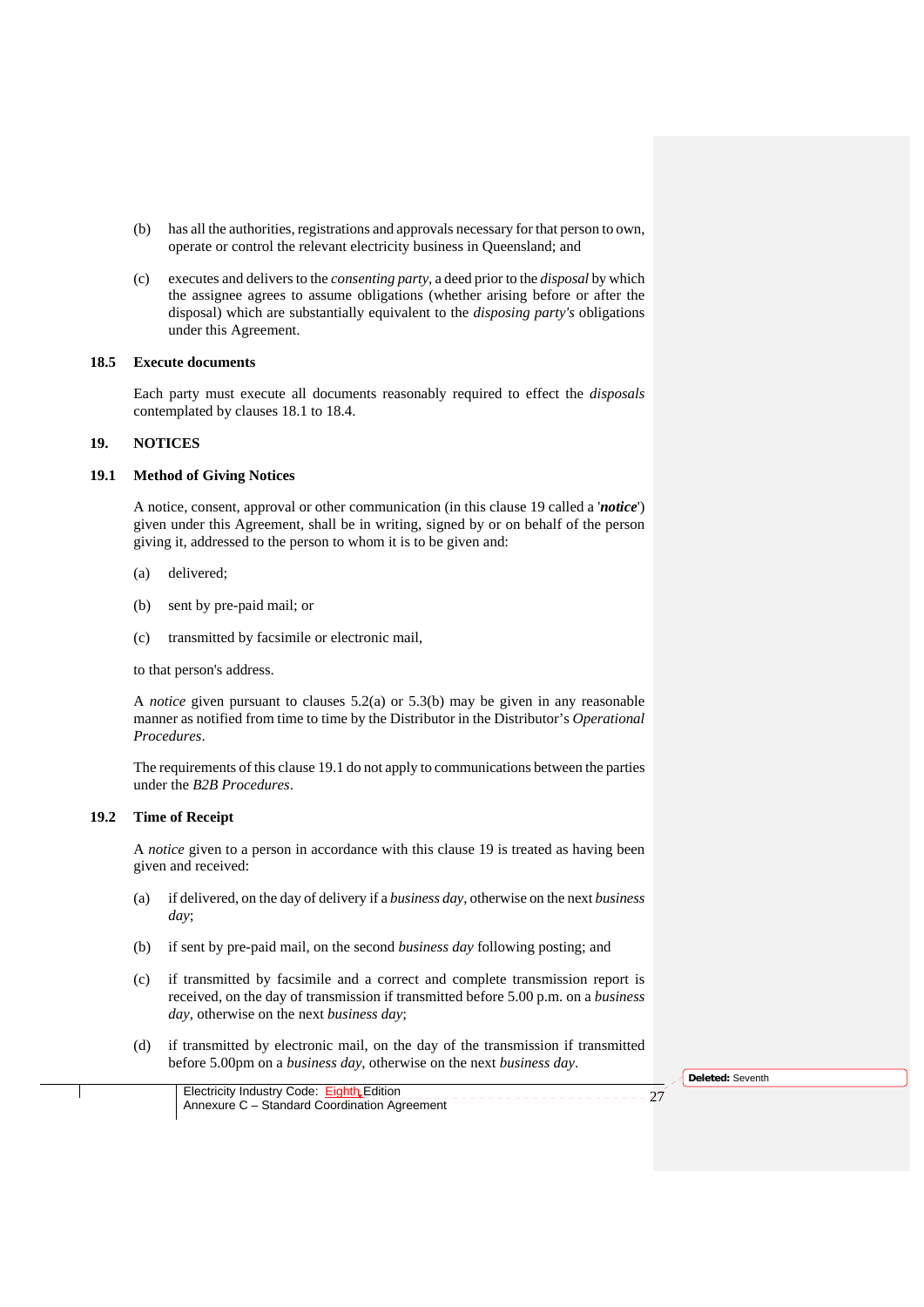# **19.3 Address for Notices**

For the purposes of this clause 19, a party may take the address and facsimile number of the other party to be the last address or number notified to it by that other party.

#### **20. CHANGES TO APPLICABLE LAW**

#### **20.1 Amendments to Agreement**

If after the date this Agreement is signed:

- (a) an *applicable law* is introduced or commences operation;
- (b) an *applicable law* is modified, re-enacted or substituted; or
- (c) the interpretation of an *applicable law* changes,

then, subject to clause 20.2, this Agreement will be interpreted (as far as possible) in such a way as to enable compliance with that *applicable law*.

# **20.2 Negotiation**

If any of the events referred to in clause 20.1 has or will have a material effect on the position of either party, the parties will negotiate in good faith any amendments required to be made to this Agreement as a result of that event to return the parties substantially to their respective positions under this Agreement prior to event occurring. If the parties are unable to agree upon such amendments within 28 days of commencing negotiations, that dispute will be resolved in accordance with clause 17 of this Agreement.

#### **21. GENERAL**

#### **21.1 Entire Agreement**

This Agreement constitutes the entire agreement of the parties on the subject matter. The only enforceable obligations and liabilities of the parties in relation to the subject matter are those that arise out of the provisions contained in this Agreement. All representations, communications and prior agreements in relation to the subject matter are merged in and superseded by this Agreement.

#### **21.2 Waiver**

A failure of a party at any time to require full or part performance of any obligations under this Agreement does not affect in any way the rights of that party to require that performance subsequently.

# **21.3 Variations to Agreement**

No variation of this Agreement will be effective unless it is in writing and signed by the parties.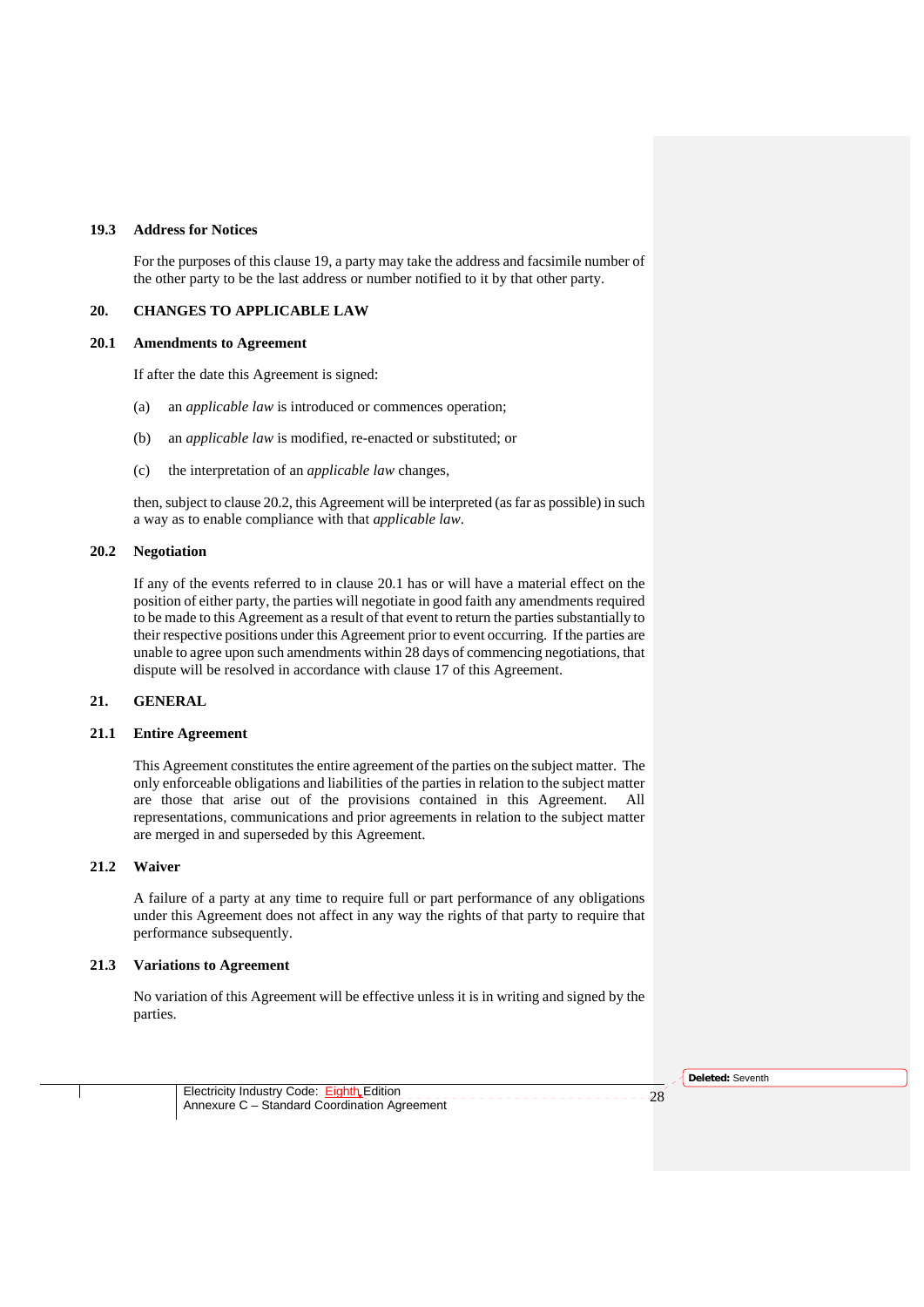#### **21.4 Severability**

Any provision of this Agreement which is invalid or unenforceable may (without affecting any other provision) be read down so as to ensure it is valid and enforceable during that period without affecting the remaining provisions of this Agreement. If that provision cannot be so read down, then it will not operate between the parties until (if at all) it becomes valid and enforceable.

#### **21.5 Remedies Cumulative**

The rights and remedies provided in this Agreement do not exclude any rights or remedies provided by any *applicable law*.

#### **21.6 Governing Law**

This Agreement is governed by the laws of Queensland and the parties submit to the jurisdiction of the courts of that State.

### **21.7 No Agency or Partnership**

Except as provided for in clause 23.8, nothing in this Agreement constitutes any agency, partnership or joint venture relationship between the parties.

# **21.8 Costs**

- (a) Subject to clause 21.8(b), each party will bear its own legal and other costs in relation to the negotiation and documentation of this Agreement.
- (b) Each party will bear half of any stamp duty payable in respect of this Agreement.

## **22. CONFIDENTIALITY**

## **22.1 General Obligation**

- (a) For the purposes of this Agreement, '*Confidential Information*' means:
	- (i) the terms of this Agreement and the operations and dealings under this Agreement; and
	- (ii) all information exchanged between the parties under this Agreement or during the negotiations preceding the signing of this Agreement,

but excludes information which is in the public domain or which is lawfully obtained from another source.

- (b) Except as otherwise permitted in this Agreement:
	- (i) each party ('**recipient**') must treat as confidential all *Confidential Information* of the other party ('**disclosing party**') in its possession;
	- (ii) a *recipient* may not disclose *Confidential Information* of the *disclosing party* to third parties without the prior written consent of the *disclosing party*; and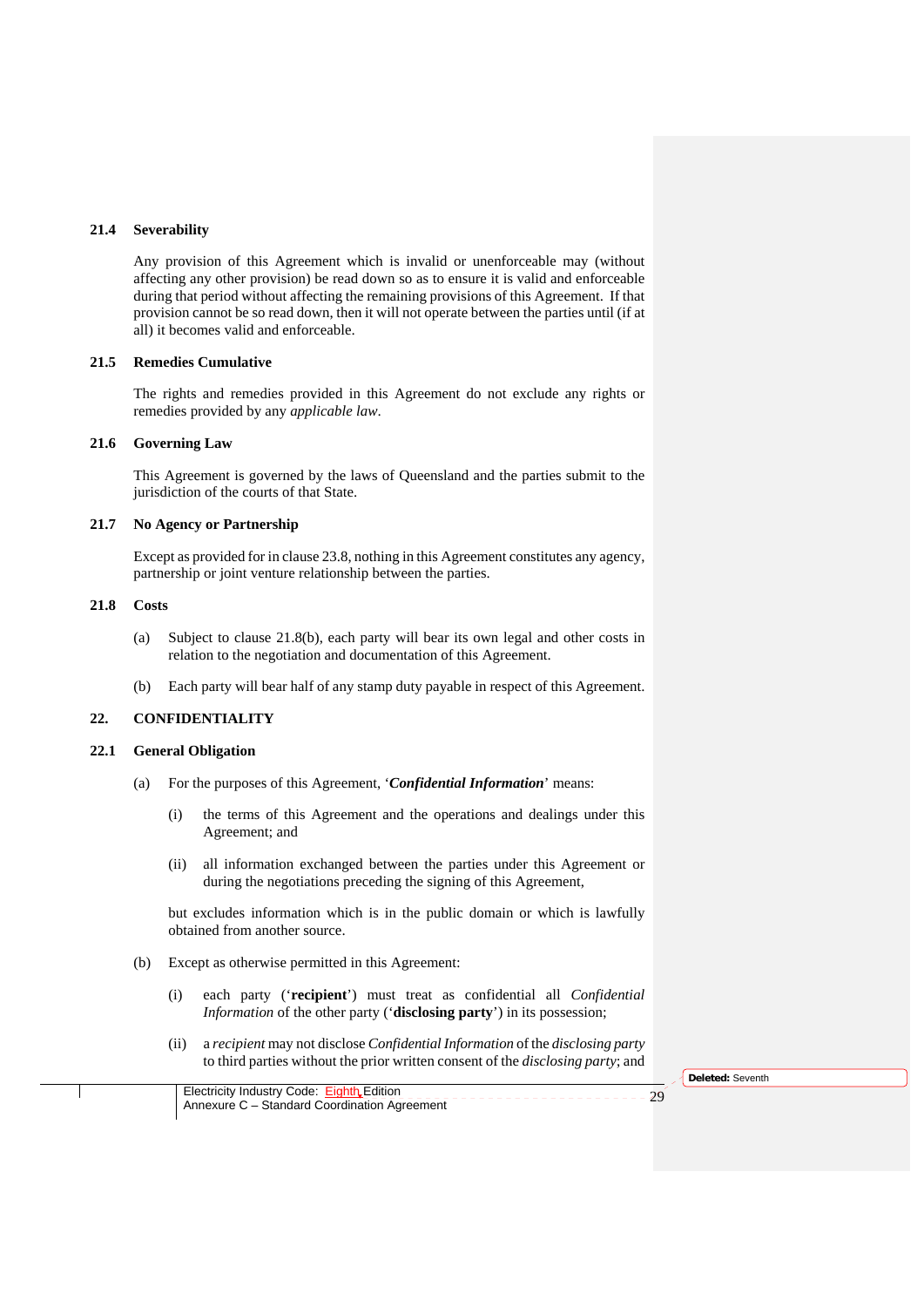- (iii) a *recipient* must take reasonable precautions to ensure that its representatives maintain the confidentiality of that *Confidential Information*.
- (c) A *recipient* may make such disclosures of *Confidential Information* as are required by law or by the rules of any recognised stock exchange or by an Authority having jurisdiction over the *recipient*.
- (d) Where the *recipient* of *Confidential Information* is a Government Owned Corporation, it may make such disclosures of *Confidential Information* as are required by its Shareholding Ministers or their advisors, provided that the recipient of the *Confidential Information* is advised of its confidential nature and requested also to hold the *Confidential Information* in confidence and that disclosure of that information does not result in a breach of any *applicable law*.
- (e) To the extent practicable, before disclosing *Confidential Information* in reliance on clauses 22.1(c) or 22.1(d), a *recipient* must give reasonable notice to the *disclosing party* that its *Confidential Information* is going to be disclosed, including in that notice reasonable details of the circumstances of the proposed disclosure.
- (f) A *recipient* may disclose *Confidential Information* to any of the undermentioned persons whose legitimate interests reasonably require disclosure and who have first agreed in writing with the *disclosing party* to be bound by the confidentiality obligations imposed upon the *recipient* under this Agreement:
	- (i) any financier, prospective financier or recognized ratings agency;
	- (ii) any employee or any professional adviser;
	- (iii) any assignee or bona fide prospective assignee;
	- (iv) any third party or their advisors in connection with the proposed *disposal* of the recipient, any of its substantial assets or all or a significant part of its business undertaking.
- (g) If this Agreement permits a *recipient* to disclose *Confidential Information* to another person for a purpose, the *recipient* shall use all reasonable endeavours to limit the disclosure to those matters which reasonably need to be disclosed in order to accomplish that purpose.
- (h) The rights and obligations contained in this clause 22 shall survive termination of this Agreement, and shall continue in full force and effect after such termination for five years.

For the purposes of this Agreement, information is not generally and publicly available merely because it is known to *AEMO*, an Authority, another Network Service Provider, a generator or another retailer.

**Deleted:** Seventh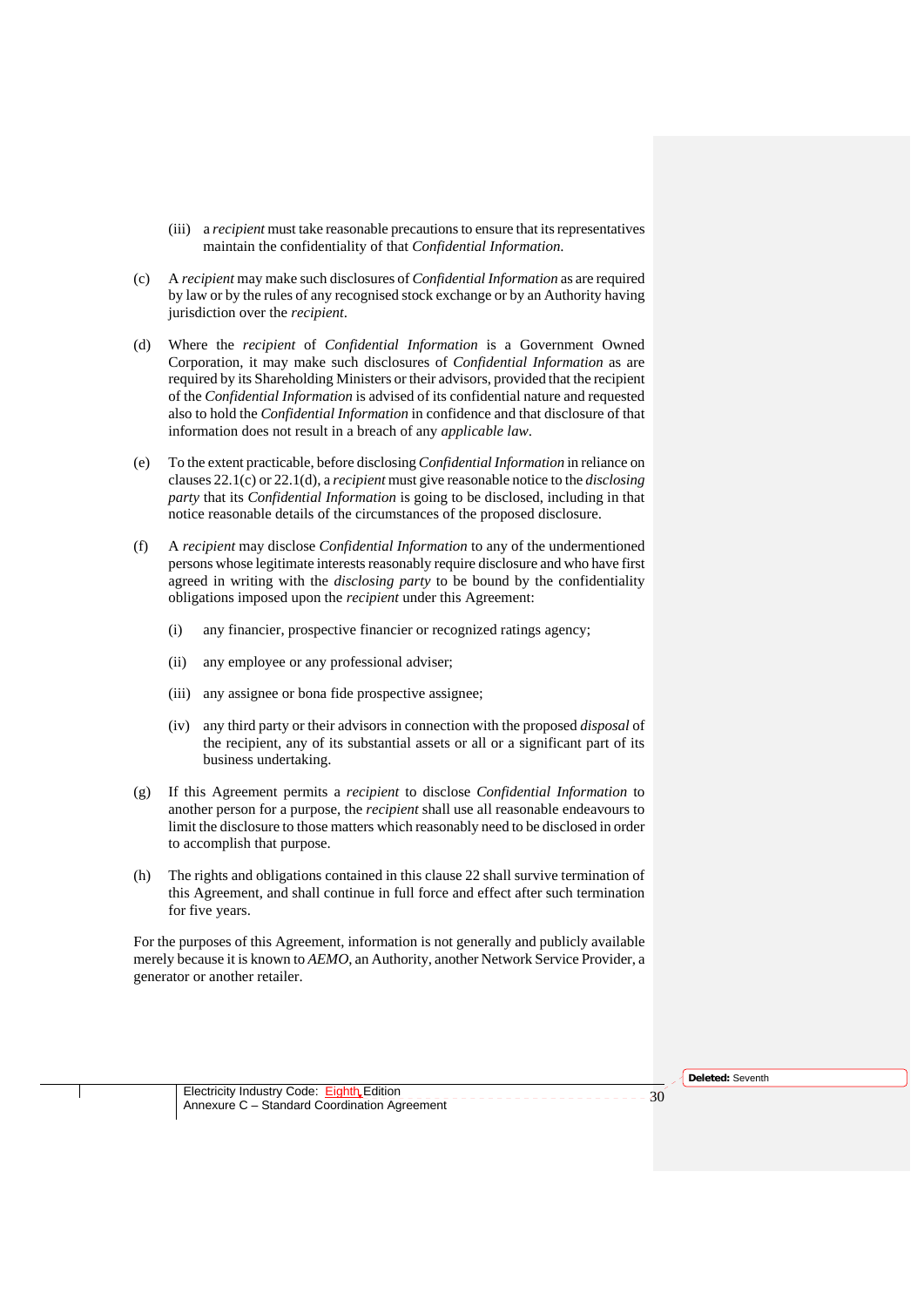# **23. GST**

# **23.1 Definitions**

In this clause:

**'Adjustment Event'** and **'Adjustment Note'** have the meanings given in the *A New Tax System (Goods and Services Tax) Act 1999 (Cwlth)*;

**'GST Charge'** has the meaning given in clause 23.3;

**'GST Rate'** means the rate at which *GST* is payable in respect of a *Taxable Supply* under the *GST law* from time to time;

**'Input Tax Credit'** has the meaning given in section 195-1 of the *A New Tax System (Goods And Services Tax) Act 1999 (Cwlth)*;

'**Recipient'** means the party who receives a *Taxable Supply* under this Agreement;

**'Supplier'** means the party who supplies a *Taxable Supply* under this Agreement.

#### **23.2 Effect of GST on Indemnities and Similar Payments**

If an amount of money is payable by one party ('*payer*') to the other ('*payee*') as an indemnity or reimbursement or otherwise calculated by reference to a loss, cost, expense or other amount paid or incurred by the *payee* (an '*indemnity amount*') then:

- (a) the amount that would otherwise be payable must be reduced by the amount of any *Input Tax Credit* to which the *payee* is entitled in respect of the *indemnity amount*; and
- (b) the *payee* must, if required by the *payer*, provide reasonable substantiation of the amount of *Input Tax Credit* to which the *payee* is entitled, or of the fact that the *payee* is not entitled to *Input Tax Credits*, as the case may be.

### **23.3 GST Charge for Taxable Supplies**

If and to the extent that any amount payable by one party ('*Recipient*') to the other ('*Supplier*') under this Agreement is consideration for a *Taxable Supply* by the *Supplier* then in addition to the amount that would be payable otherwise than under this sub-clause ('*base amount*') the *Recipient* must, if the *Supplier* issues a valid *Tax Invoice* for the *base amount* and *GST Charge*, pay a *GST Charge* calculated by multiplying the base amount by the *GST Rate*.

#### **23.4 Non Monetary Consideration**

If a supply made under this Agreement is a *Taxable Supply* made for non-monetary consideration then:

(a) the *Supplier* must provide the *Recipient* with a valid *Tax Invoice* which states the nature of the *Taxable Supply* and the nature and *GST* inclusive market value (within the meaning of the *GST law*) of the non-monetary consideration; and

**Deleted:** Seventh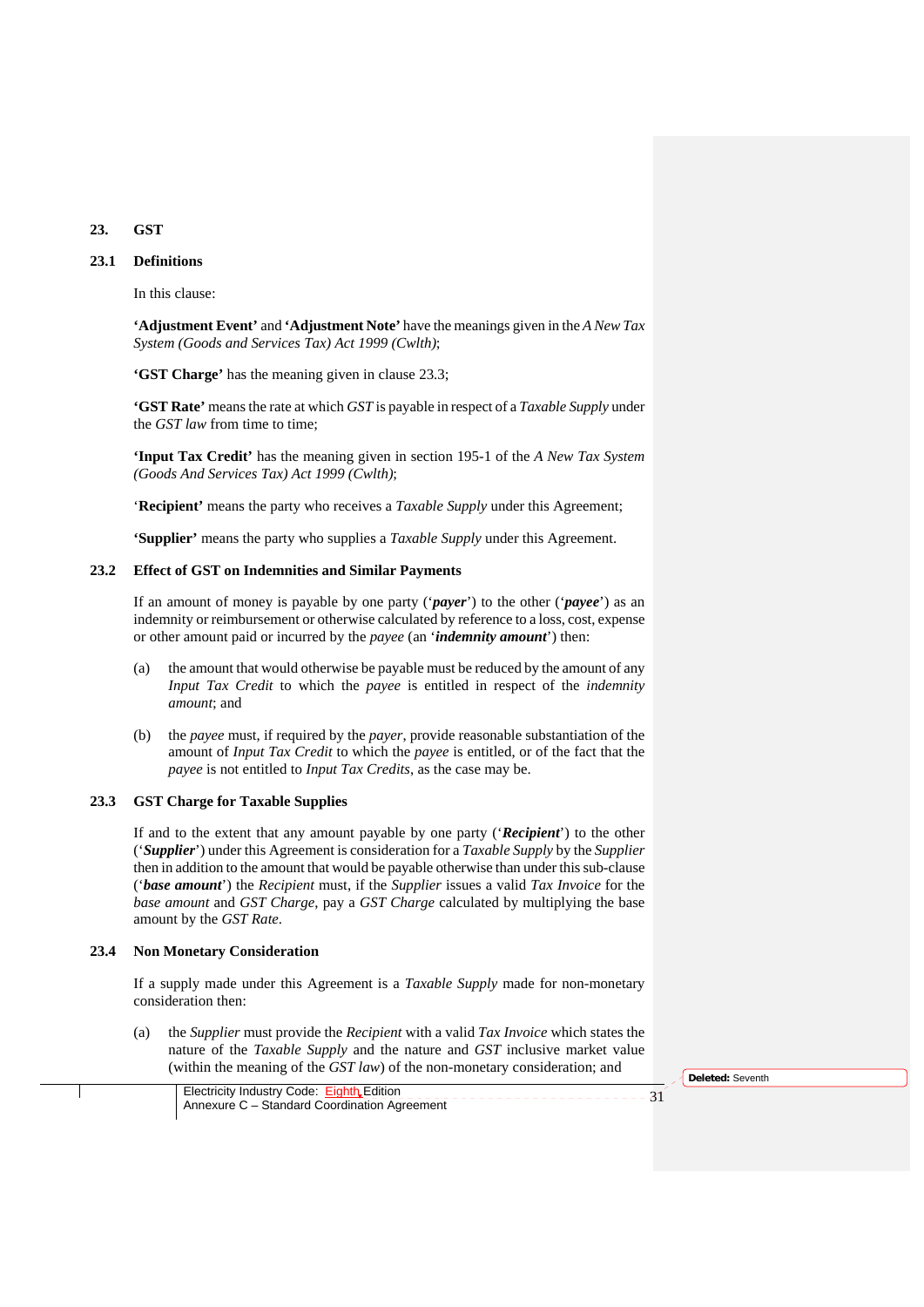(b) the *Recipient* must pay the *Supplier* a *GST Charge* equivalent to the *GST* payable by the *Supplier* on the *Taxable Supply*.

# **23.5 Time for Payment of GST Charge**

Subject to the *Recipient* having received a valid *Tax Invoice*, the *Recipient* must pay a *GST Charge* payable under this clause at the same time as the base payment or any part of the base payment is due and payable by the *Recipient*

#### **23.6 Tax Invoices and Adjustment Notes**

In respect of any *Taxable Supply* under this Agreement, the *Supplier* must provide to the *Recipient*:

- (a) a *Tax Invoice* when consideration is claimed or payable; and
- (b) an *Adjustment Note* in respect of any *Adjustment Event*.

#### **23.7 Registration**

Each party must be registered for *GST* purposes.

# **23.8 Agency arrangements for GST purposes**

The Distributor appoints the Retailer as its agent for GST purposes in order to bill and collect any *distributor charges* due from *customers* to the Distributor under the relevant *connection contracts* for those *customer*s.

#### **23.9 Scope of agency**

To the extent that the Retailer, in issuing bills to *customer*s, acts as the Distributor's agent for *GST* purposes:

- (a) the Retailer must take all reasonable steps to ensure that acts done on behalf of the Distributor comply with the Distributor's obligations to *customer*s under the *GST law*, and in particular that any bill issued to a *customer* is issued in the form and manner required by the *GST law* for a *Tax Invoice* or, as applicable, an *Adjustment Note*;
- (b) the Retailer is entitled to assume that any amount stipulated in the Distributor's *statement of charges* in respect of a *customer* is the full amount chargeable by the Distributor (including any amount which the Distributor includes in its charges to cover GST obligations); and
- (c) the Distributor must do all acts and execute all documents which are reasonably necessary to be done in order to permit the Retailer to comply with its obligations under clause 23.9(a), and the Retailer must inform the Distributor of its requirement for such acts and documents.

**Deleted:** Seventh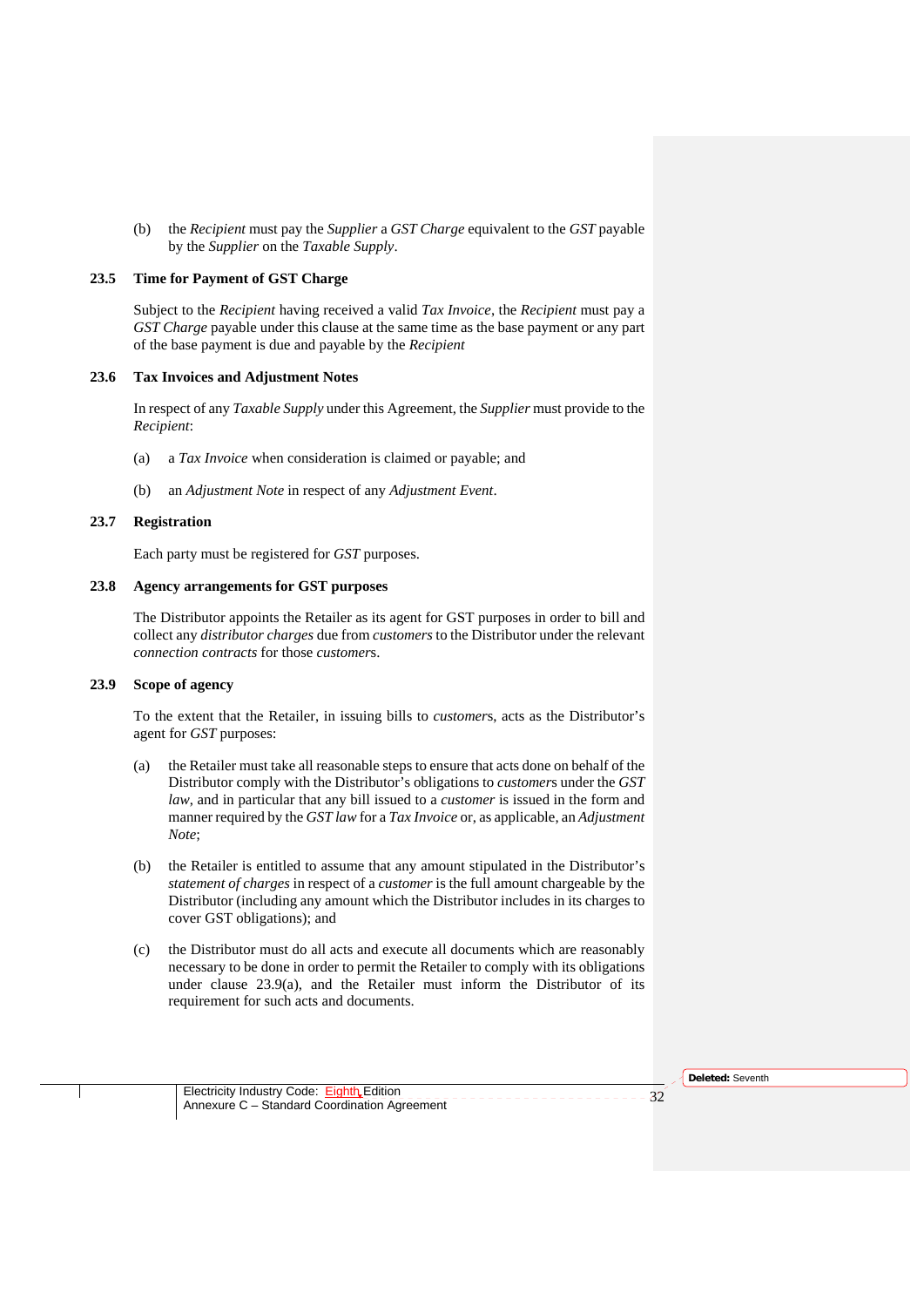#### **23.10 Arrangement under s 153-B or other provision of the GST Law**

- (a) The parties acknowledge that it is contemplated there may be a change in the *GST law* (a '*153-B amendment*') to the effect that where a party ('*agent*') who issues bills to and collects money from a *customer* on behalf of another party ('*principal*') in respect of *Taxable Supplies* made by the *principal* to the *customer*, subject to the *agent* and *principal* entering into an agreement that complies with specified criteria ('*complying agreement*') the law will deem that:
	- (i) there is a *Taxable Supply* by the *principal* to the *agent*, and the money paid by the *agent* to the *principal* is consideration for the *Taxable Supply*; and
	- (ii) there is a *Taxable Supply* by the *agent* to the *customer*, and the money paid by the *customer* to the *agent* is consideration for the *Taxable Supply*.
- (b) If there is a *153-B amendment*, the parties must negotiate in good faith to enter into a *complying agreement*, and to amend this Agreement accordingly.

#### **24. FORCE MAJEURE**

#### **24.1 Suspension of obligations**

If a party is unable wholly or in part to perform on time as required any obligation under this Agreement (other than an obligation to pay money) by reason of the occurrence of a *force majeure event*, that obligation shall be suspended, without liability, so far as the party's ability to perform is affected by the *force majeure event*.

#### **24.2 Mitigation of force majeure event**

A party affected by a *force majeure event* shall use its best endeavours to remove the effect of such *force majeure event* affecting its performance of this Agreement, but nothing in this clause requires it to settle any industrial dispute otherwise than as that party in its absolute discretion sees fit.

# **24.3 Notice**

Subject to clause 24.2, if a party reasonably considers that a circumstance has arisen which constitutes or is likely to constitute or result in a *force majeure event*, it shall as soon as reasonably practicable thereafter give to the other party notice containing full particulars of the *force majeure event* including its nature and likely duration, the obligations affected by it and the nature and extent of its effect on those obligations and the steps taken to remove, overcome or minimise its effects.

### **25. INFORMATION EXCHANGE**

To the extent permitted by law, and subject to any legislative, contractual or other obligations of confidentiality each party must use its reasonable endeavours to provide the other party at no cost and in a timely manner any information or documentation which the other party reasonably requires to carry out its obligations under this Agreement or under *applicable law*.

**Deleted:** Seventh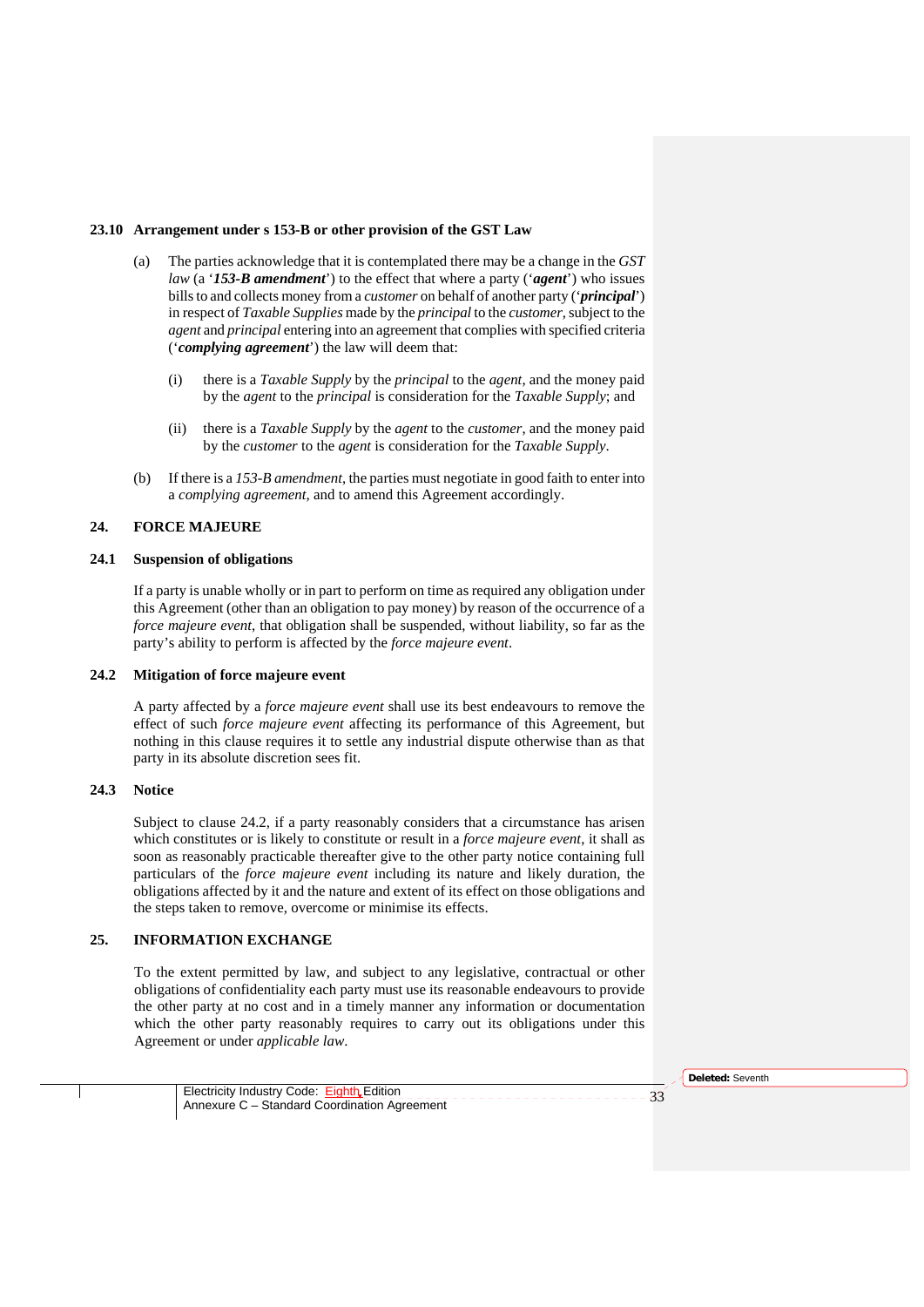# **EXECUTED** as an Agreement

| <b>SIGNED</b> by     |  |
|----------------------|--|
| for and on behalf of |  |
| [Distributor]        |  |
| in the presence of:  |  |

........................................................................... . Date: ………………………. Witness Name (printed):

**SIGNED** by ) for and on behalf of  $\overrightarrow{y}$ [Retailer] ) in the presence of:  $\qquad \qquad$  )

Witness

........................................................................... . Date: ……………………….

Name (printed):

**Deleted:** Seventh

Electricity Industry Code: Eighth Edition \_\_\_\_\_\_\_\_\_\_\_\_\_\_\_\_\_\_\_\_\_\_\_\_\_\_\_\_\_34<br>Annexure C – Standard Coordination Agreement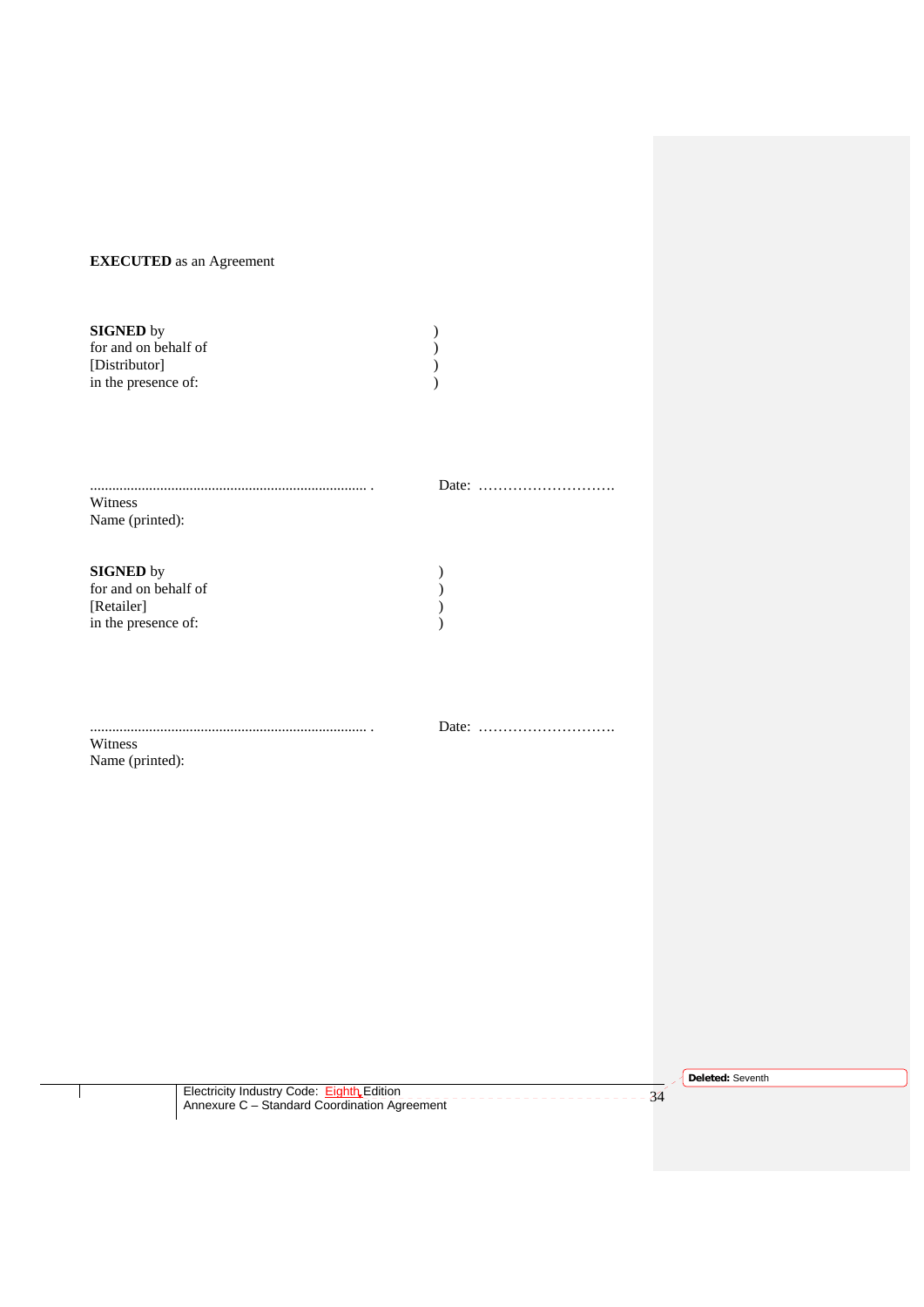# **Page 19: [1] Deleted Author Author Author Author Author Author Author Author Author**

# **Undertaking**

The Distributor may request the Retailer to procure an undertaking under clause 12.2 only if, immediately prior to the time of that request:

the Retailer cannot demonstrate:

that it has a Standard & Poor's credit rating of at least BBB- or its equivalent from another recognised credit reporting agency reasonably acceptable to the Distributor (an 'acceptable credit rating'); or

that the performance of the Retailer's payment obligations are guaranteed (on terms acceptable to the Distributor acting reasonably) by another entity who has an acceptable credit rating; or

within the previous 12 months, including where those 12 months includes a period prior to the *commencement date*, the Retailer has failed to pay in full:

3 *statements of charges* within the required time limit for payment; or

2 consecutive *statements of charges* within the required time limit for payment; or

1 *statement of charges* within 25 *business days* of the due date; or

a *default event* occurs in relation to the Retailer under the *National Electricity Rules*; or

the Retailer or its *NEM Representative* ceases to be registered with *NEMMCO* as a *market customer*; or

where the Retailer purchases energy under an agreement with a person registered with the *NEMMCO* and that person issues a notice of default to the Retailer under that agreement,

provided that nothing in clause 12.1(b) shall permit the Distributor to request an undertaking under clause 12.2 where the Retailer has failed to pay the *statement of charges* or a relevant part of the *statement of charges* due to a genuine *dispute* notified to the Distributor pursuant to clause 8.5.

# **Provide undertaking**

The Retailer must provide to the Distributor, within 10 *business days* after request, an unconditional undertaking ('*undertaking*') in favour of the Distributor in a form agreed between the parties (but failing agreement in the same form as used by *NEMMCO* in relation to the Retailer from time to time), issued by a bank or other body which is capable, to the reasonable satisfaction of the Distributor, of paying on the undertaking in Brisbane when demanded to secure the due and punctual performance of the Retailer's obligations to pay the Distributor amounts owed under clauses 7, 8 and 9 (the '*secured obligations*').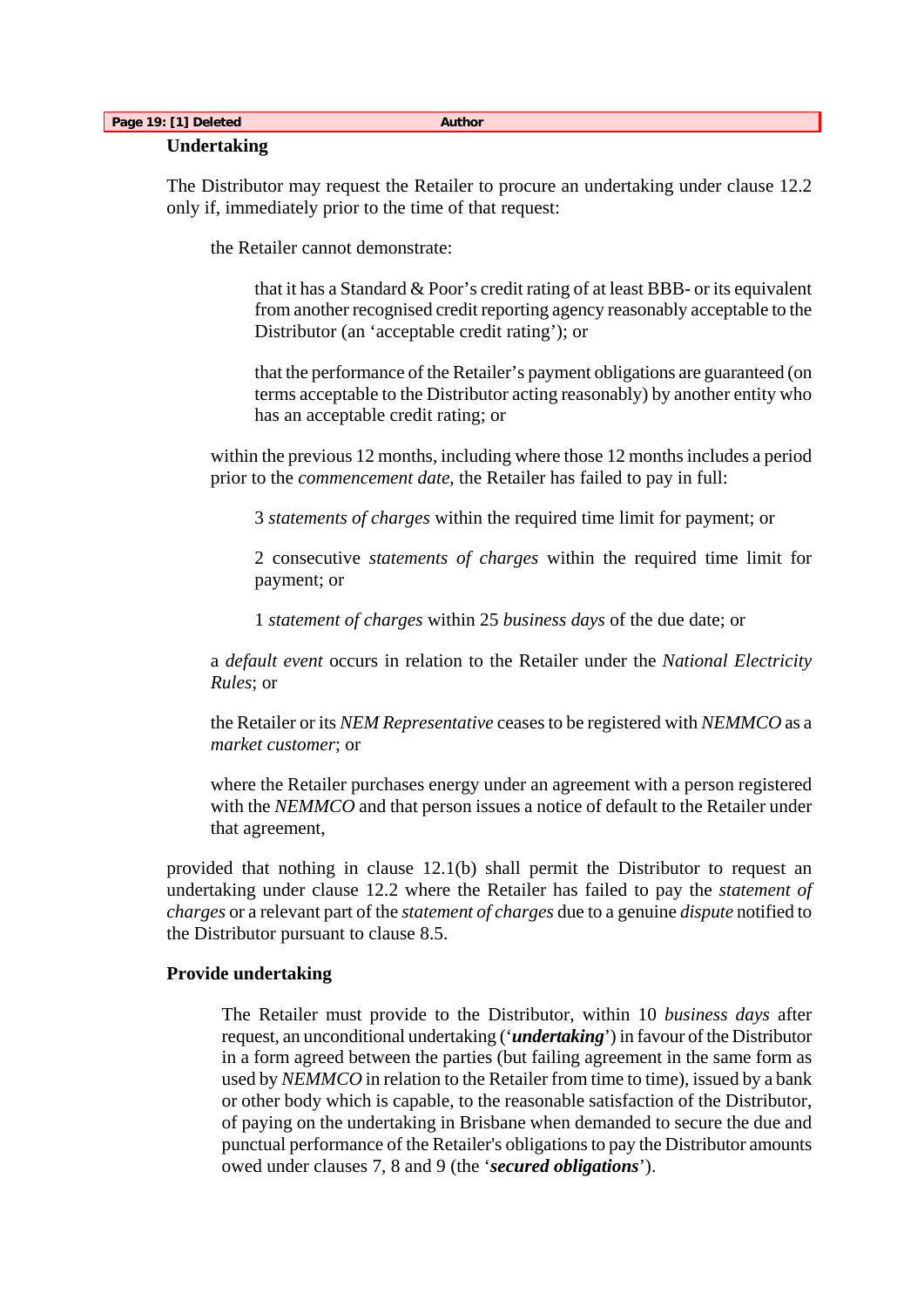The Retailer acknowledges that the Distributor may disclose to its financiers, the Regulator or *NEMMCO* that it has required or called upon an *undertaking* provided by the Retailer under this clause.

The Retailer must notify the Distributor within 1 business day of the Retailer becoming aware that the Distributor is eligible to request an *undertaking* issued under this clause 12.

# **Amount of undertaking**

The *undertaking* procured by the Retailer under clause 12.2 must be for an amount requested by the Distributor, not exceeding an amount equal to 3 months' estimated *distributor charges* to be incurred by the Retailer's *customers* during the 3 months following the request (the '*required secured obligations amount***'**).

# **Variations in undertaking amounts**

If at any time during the term of this Agreement the uncalled aggregate amount of the *undertaking* held by the Distributor pursuant to this clause 12 is less than 90 per cent of the *required secured obligations amount*, the Retailer must, on request by the Distributor, within 10 *business days*, increase the uncalled amount of the *undertaking* to the *required secured obligations amount*.

If at any time during the term of this Agreement, the uncalled aggregate amount of the *undertaking* held by the Distributor in accordance with this clause 12 is more than 110 per cent of the *required secured obligations amount*, the Distributor must upon request by the Retailer and in conjunction with the Retailer, do all things necessary to reduce the aggregate uncalled amount of the *undertaking* held by the Distributor to the *required secured obligations amount*.

# **Purpose of the undertaking**

The Distributor may call on any one or more *undertakings* where:

the Retailer has failed to comply with any *secured obligations* at any time after 3 *business days* of giving notice to the Retailer that it intends to do so; and

there is no genuine *dispute* outstanding in accordance with clause 8.5 in relation to the Retailer's liability to pay those charges.

# **No steps to seek injunction**

Subject to the Distributor complying with the restrictions set out in clause 12.5, the Retailer must not take any steps to seek an injunction or otherwise restrain:

any issuer of the *undertaking* from paying the Distributor pursuant to the *undertaking*;

the Distributor from taking any steps for the purposes of making a demand against the *undertaking*;

the Distributor using the money obtained in the calling of the *undertaking*,